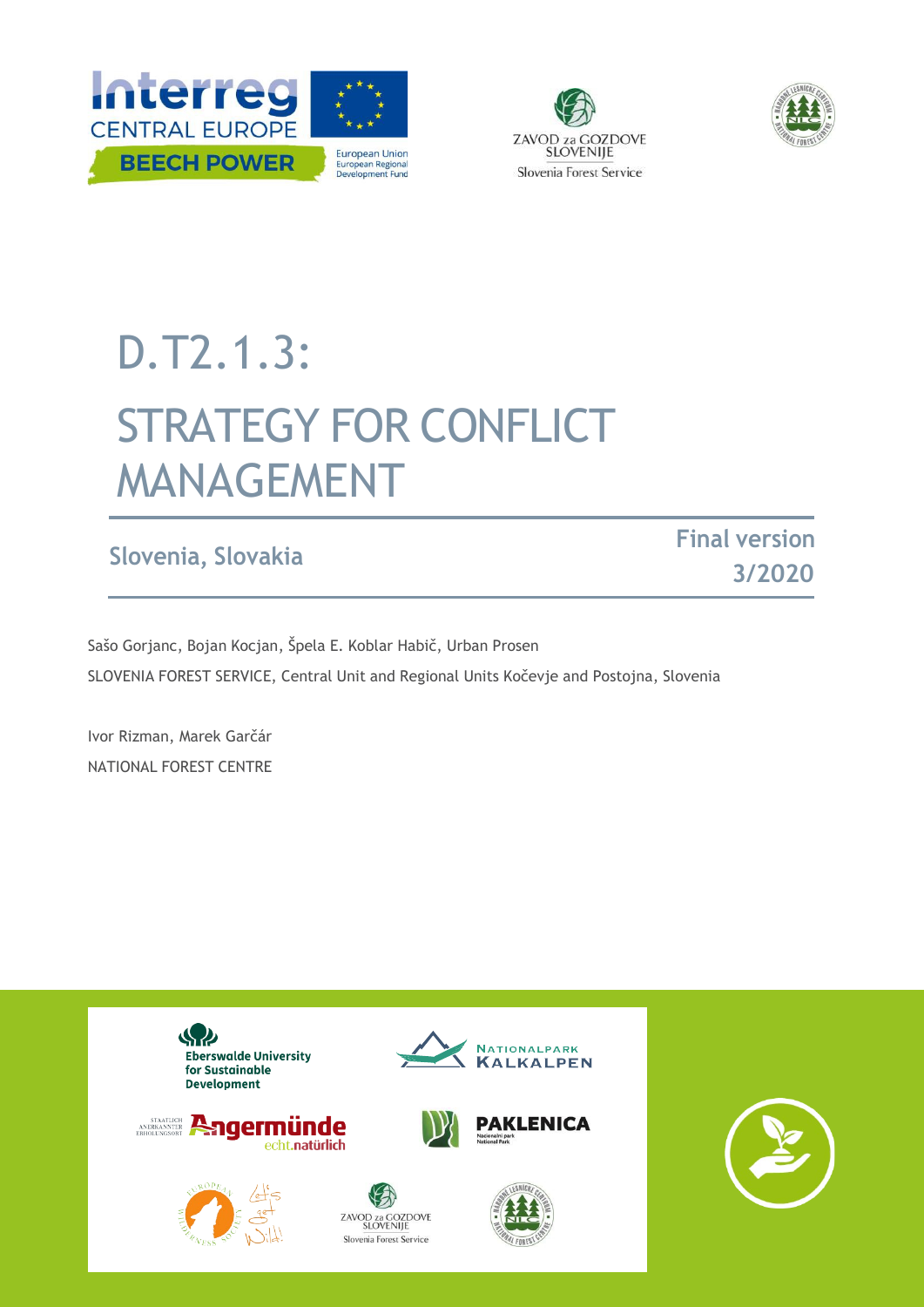







# **Table of Contents**

| 1. Introduction                                            | 3              |  |  |
|------------------------------------------------------------|----------------|--|--|
| 2. Challenges of WH beech forests                          | 5              |  |  |
| 2.1. General overview                                      | 5              |  |  |
| 2.2. Challenges - Slovenia                                 | 6              |  |  |
| 2.2.1. Current protection regimes and management situation | 6              |  |  |
| 2.2.2. Buffer zone modifications                           | 6              |  |  |
| 2.2.3. Existing stakeholder involvement                    | $\overline{7}$ |  |  |
| 2.2.4. Visitor and tourism pressure                        | 7              |  |  |
| 2.2.5. Ownership                                           | 8              |  |  |
| 2.2.6. Other challenges                                    | 8              |  |  |
| 2.3. Challenges - Slovakia                                 | 8              |  |  |
| 2.3.1. Current protection regimes and management situation | 8              |  |  |
| 2.3.2. Boundary modifications and resonation               | 9              |  |  |
| 2.3.3. Existing stakeholder involvement                    | 9              |  |  |
| 2.3.4. Visitor and tourism pressure                        | 10             |  |  |
| 2.3.5. Ownership                                           | 10             |  |  |
| 2.4. Conclusion                                            |                |  |  |
| 3. Strategy for conflict resolution                        | 12             |  |  |
| 3.1. Preventive approaches                                 | 12             |  |  |
| 3.1.1. Trainings for managers                              | $12$           |  |  |
| 3.1.2. Participation processes                             | 13             |  |  |
| 3.2. Deescalation strategies                               | 14             |  |  |
| 3.2.1. Pre-mediation procedures                            | 15             |  |  |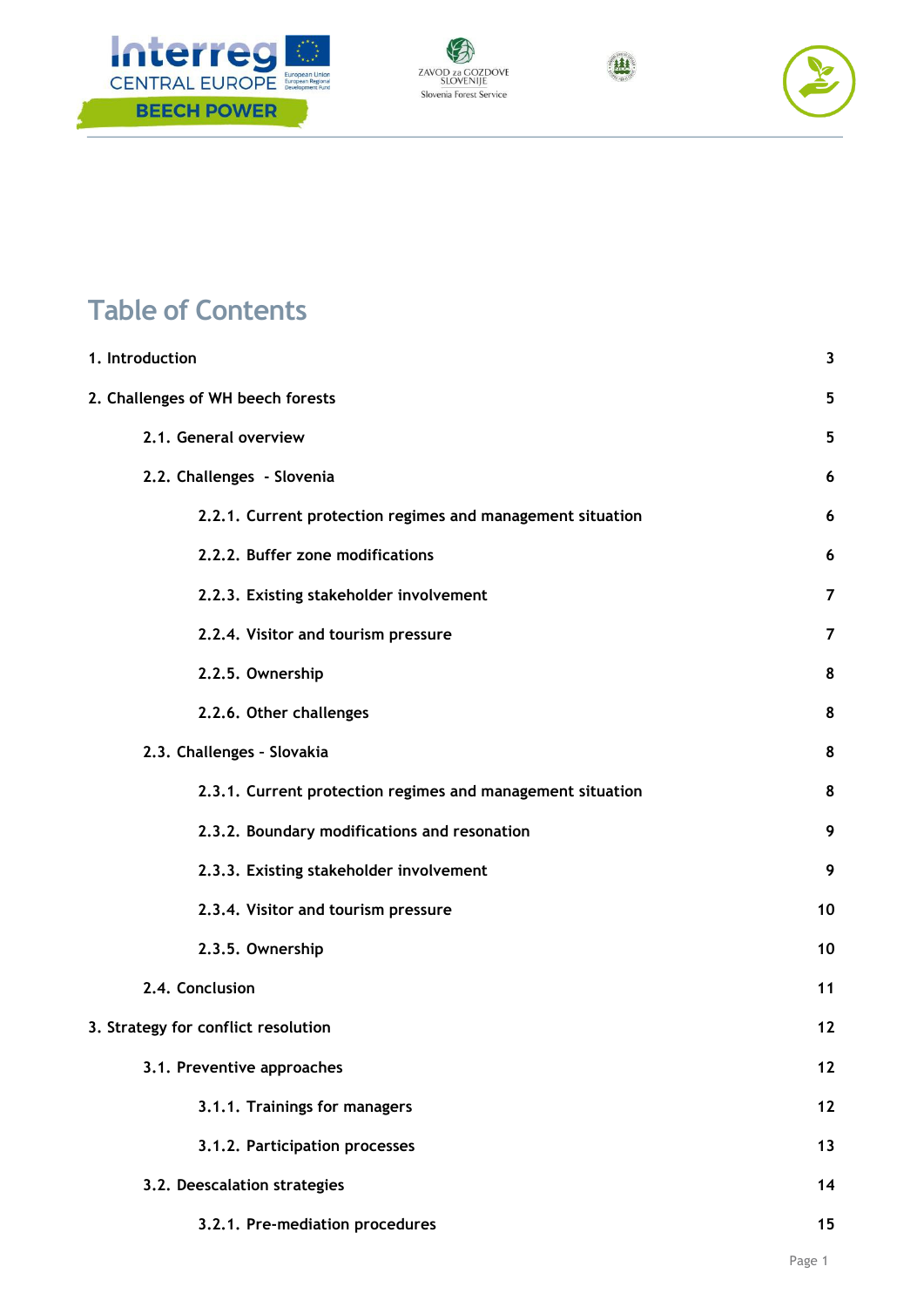







|                | 3.2.2. Mediation procedure                                                                  | 16 |
|----------------|---------------------------------------------------------------------------------------------|----|
|                | 3.3. Suggestions for pilot areas in Slovenia and Slovakia                                   | 17 |
|                | 3.3.1. Slovenia                                                                             | 17 |
|                | 3.3.1.1. Preventive approaches                                                              | 17 |
|                | 3.3.1.2. Deescalation strategies                                                            | 18 |
|                | 3.3.2. Slovakia                                                                             | 18 |
|                | 3.3.2.1. Preventive approaches                                                              | 19 |
|                | 3.3.2.2. Deescalataion strategies                                                           | 19 |
|                | 3.4. BEECH POWER Activities - best practice example                                         | 19 |
|                | 3.4.1. Conflict resolution workshops (Krokar and Snežnik)                                   | 20 |
|                | 3.4.2. Other workshops                                                                      | 20 |
|                | 3.4.2.1. Situational analysis workshops (Krokar, Snežnik - Slovenia)                        | 20 |
|                | 3.4.2.2. MARISCO workshops (Krokar, Snežnik, Vihorlat, Poloniny - Slovenia<br>and Slovakia) | 20 |
| 4. Conclusions |                                                                                             | 22 |
| 5. Literature  |                                                                                             | 23 |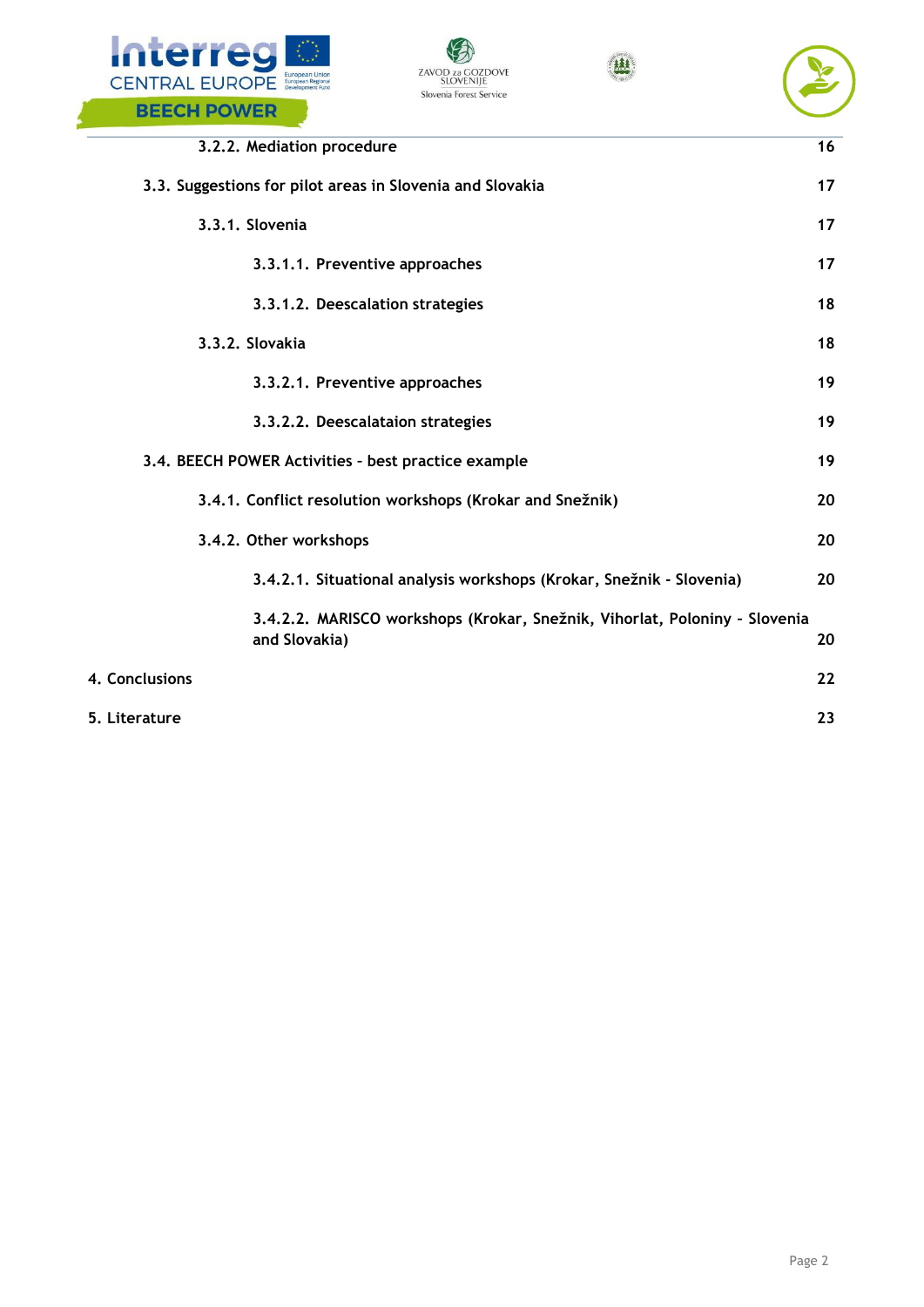







# <span id="page-3-0"></span>**1. Introduction**

The thematic work package 2 – Creation of a sustainable model for buffer zone management around World Heritage Beech forests targets pilot areas in Slovenia and Slovakia, where high potential for conflicts between different interest groups exists. The work package will produce a number of outputs targeting better active involvement of stakeholders, conflict management, visitor management, as well as sustainable forestry practices. Several activities on this work package are being implemented with participatory approaches.

Managing conflicts with and between stakeholders is one of the main challenges that numerous protected area face, especially the strictly protected ones. The present Deliverable addresses this challenge by providing a strategy for conflict management for the project pilot areas Snežnik and Krokar in Slovenia, as well as National Park Poloniny in Slovakia. The presented Strategy is designed in a way to be readily incorporated into the management plans of World Heritage "Ancient and Primeval Beech Forests of the Carpathians and Other Regions of Europe" component parts. The deliverable was based on a number of workshops held mainly in Slovenia and Slovakia (project deliverable D.T2.1.1), as well as other project activities within thematic work packages 1 and 3. The Strategy was reviewed by the project consortium and the project advisory board. All comments were considered and integrated to ensure the greatest possible applicability of the Strategy.

Deliverable D.T2.1.3 was based on the results of two MARISCO workshops (Adaptive MAnagement of vunerability and RISk at COnservation sites), carried out in Ljubljana, Slovenia (18th-19th November 2019) and Kaluža, Slovakia (2<sup>nd</sup>-3<sup>rd</sup> December 2019), as well as two conflict resolution workshops organised in Slovenia (Kočevje - 21<sup>st</sup> November 2019 and Loška dolina - 11<sup>th</sup> December 2019). Additionally, relevant results of situational analyses, prepared within the project, were also taken into account (Krokar, Slovenia – 16th November 2019, Snežnik, Slovenia – 30th November 2019). Relevant information was also sourced from regional studies for Slovenia and Slovakia, prepared within work package 3 (D.T3.2.1). The practical experience was supplemented by literature review and consultations with a mediation expert in Slovenia. This deliverable is thematically linked with other deliverables (D.T2.1.1, D.T2.1.2, D.T1.1.2, D.T1.2.1, D.T3.2.1) and outputs (O.T2.1, O.T2.2, O.T1.2).

| Type of project result | Code     | <b>Title</b>                                                                                                                                                                 |
|------------------------|----------|------------------------------------------------------------------------------------------------------------------------------------------------------------------------------|
| Deliverable            | D.T1.1.2 | Participatory situation analyses (Germany, Slovenia, Croatia)                                                                                                                |
| Deliverable            | D.T1.2.1 | Participatory strategy development (Germany, Slovenia, Croatia)                                                                                                              |
| Deliverable            | D.T2.1.1 | 2 workshops (in Poloniny NP, Slovakia and either Snežnik or Krokar,<br>Slovenia) - Participatory vunerability and risk assessments in buffer<br>zones around protected areas |
| Deliverable            | D.T2.1.2 | Guideline for stakeholder involvement and a related communication<br>strategy                                                                                                |
| Deliverable            | D.T3.2.1 | 4 regional studies on needs, potential, and requirements for good<br>management by relevant stakeholders                                                                     |

#### **Table 1: BEECH POWER project deliverables and outputs, related to the present deliverable**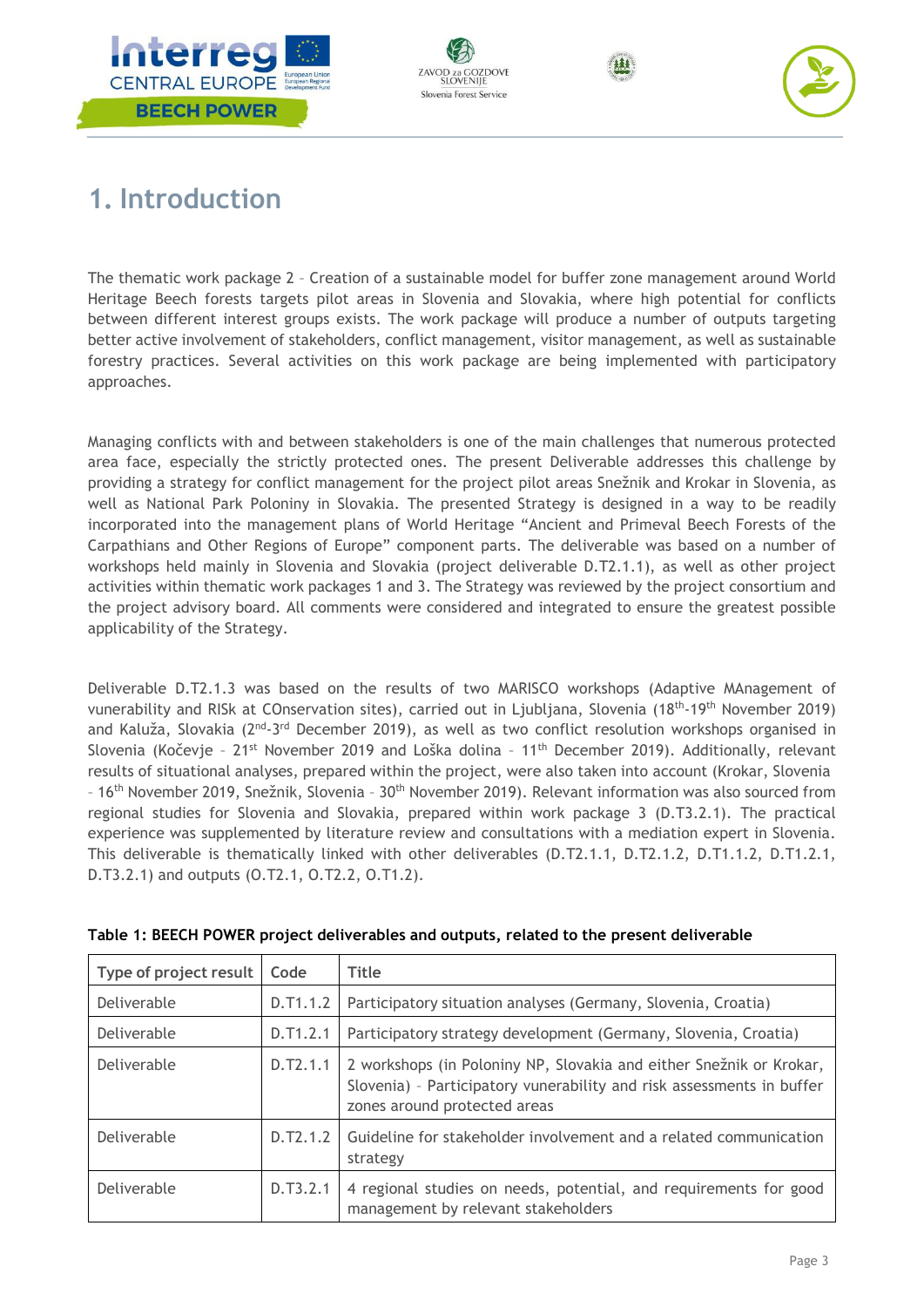







| Output | 0.71.2 | Strategy for the creation of additional participatory processes in the<br>surroundings of PAs |
|--------|--------|-----------------------------------------------------------------------------------------------|
| Output | O.T2.1 | Strategy for the active involvement of stakeholders in WH beech<br>forests                    |
| Output | 0.72.2 | Strategy for conflict management in buffer zones of WH beech forests                          |

The aim of this document is to inform and present options for World Heritage site managers about ways to deescalate conflicts and resolve them in a constructive way, with an emphasis on the preventive actions. The deliverable will be subsequently also developed into a project output O.T2.2, which will reiterate concepts for stakeholder participation, strategies to manage, minimise, solve and avoid conflicts between different interest groups.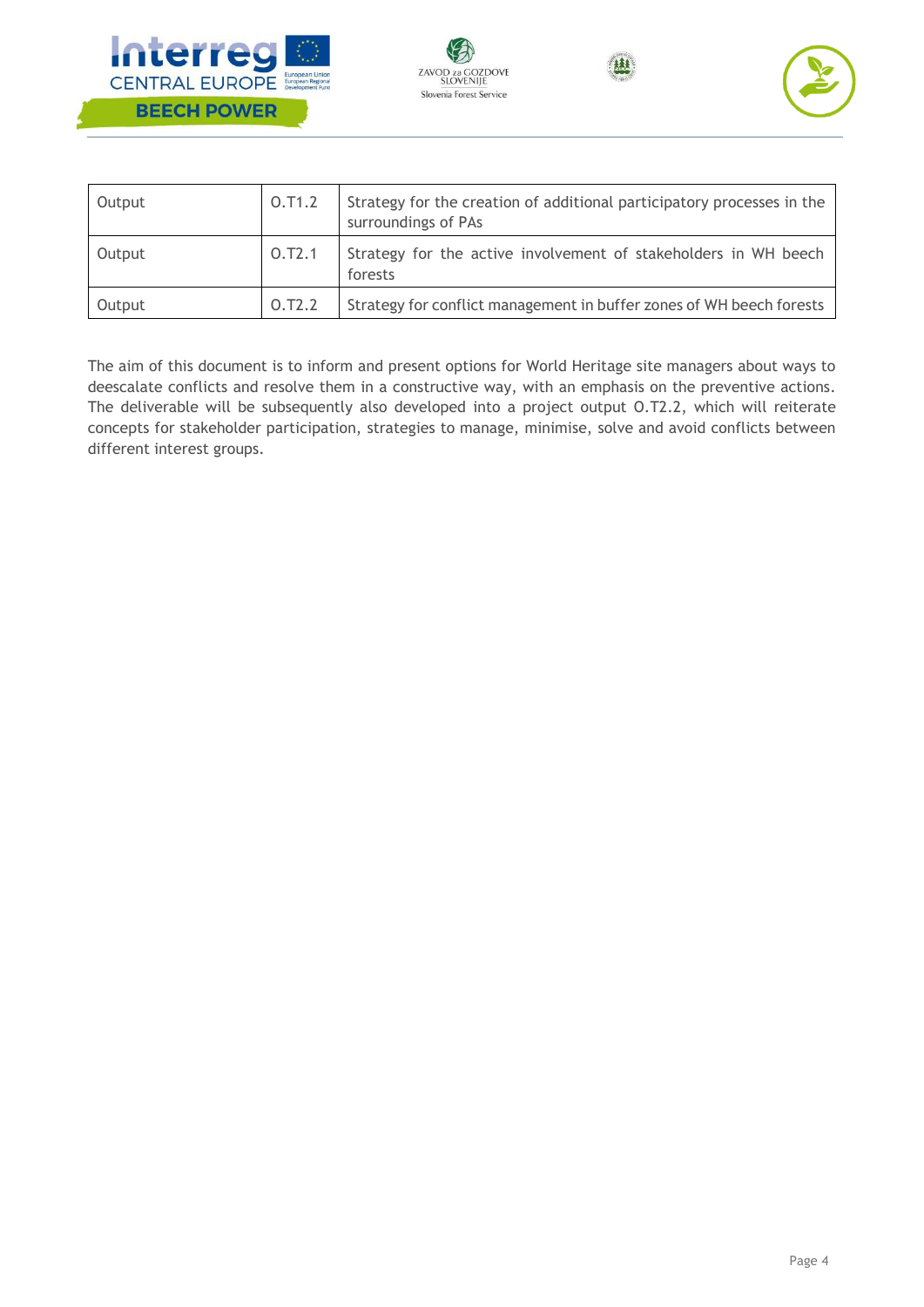







# <span id="page-5-0"></span>**2. Challenges of WH beech forests**

# <span id="page-5-1"></span>**2.1. General overview**

The nomination Primeval and Ancient beech forests of the Carpathians and other regions of Europe is the largest transnational site on the World Heritage list, spanning 12 countries, with 78 components in 45 protected areas. Therefore, from the start, this nomination represents an unprecedented level of international cooperation and is the most challenging and complex site to manage in the UNESCO portfolio.

On a more local level, since only small remnants of undisturbed forests remain, those are to be very strictly protected, on par with IUCN Category I. The State Parties have proposed these forests to be included on the UNESCO list to "*preserve the last remnants of ancient and primeval European Beech forests, as examples of complete and comprehensive ecological patterns and processes of pure and mixed stands across a variety of environmental conditions in the still ongoing postglacial continental wide expansion process*". Accordingly, all component parts currently enjoy a legally defined strict protection regime, which was a pre-requisite for site selection, thus being subjected to strict protection on a permanent legal basis preventing negative human influences such as timber extraction, construction or infrastructure, grazing etc. In order to avoid negative human impacts, public access is often restricted to certain parts and certain conditions (e.g. with guided tours). Some of the component parts are partly privately owned, but the majority are publicly owned (Kirchmeir and Kovarovics, eds., 2016). However, such strict protection regimes also mean that human activities and uses of the areas are curtailed to a large extent, which is not always widely accepted in the local communities.

The conflicts with local communities are especially common in buffer zones, as these areas have more varied legal protections and conservation regimes. Therefore, direct and often uninformed comparisons, on both national and international levels, can fuel stakeholder resentment of their activities being restricted. Even IUCN, in their evaluation of the nomination, recognised that while the protection regimes in the component parts themselves are adequate, was concerned about the ability of such a diverse collection of buffer zones to effectively protect the entirety of the designation. Because of these discrepancies the State Parties and site managers are now often in the processes of extending the buffer zones and implementing stricter protection regimes within them, further conflicting with the wishes of the local communities. While UNESCO designation provides additional incentive for better protection, it is a double-edged sword, as it also draws the attention of visitors and increase visitor pressures in areas. Given the remote locations of numerous component parts, the local communities are often counting on increased revenue from touristic exploitation of the sites, which goes against the protection requirements already in place (IUCN, 2017).

Long-term and sustainable protection of these exceptional forest is largely dependent on positive relationship between the property and the surrounding communities, which can justifiably expect to gain benefits of the World Heritage site in their vicinity. Reconciling the, often opposing, perspectives will therefore play a crucial role in the future conservation of European beech forests.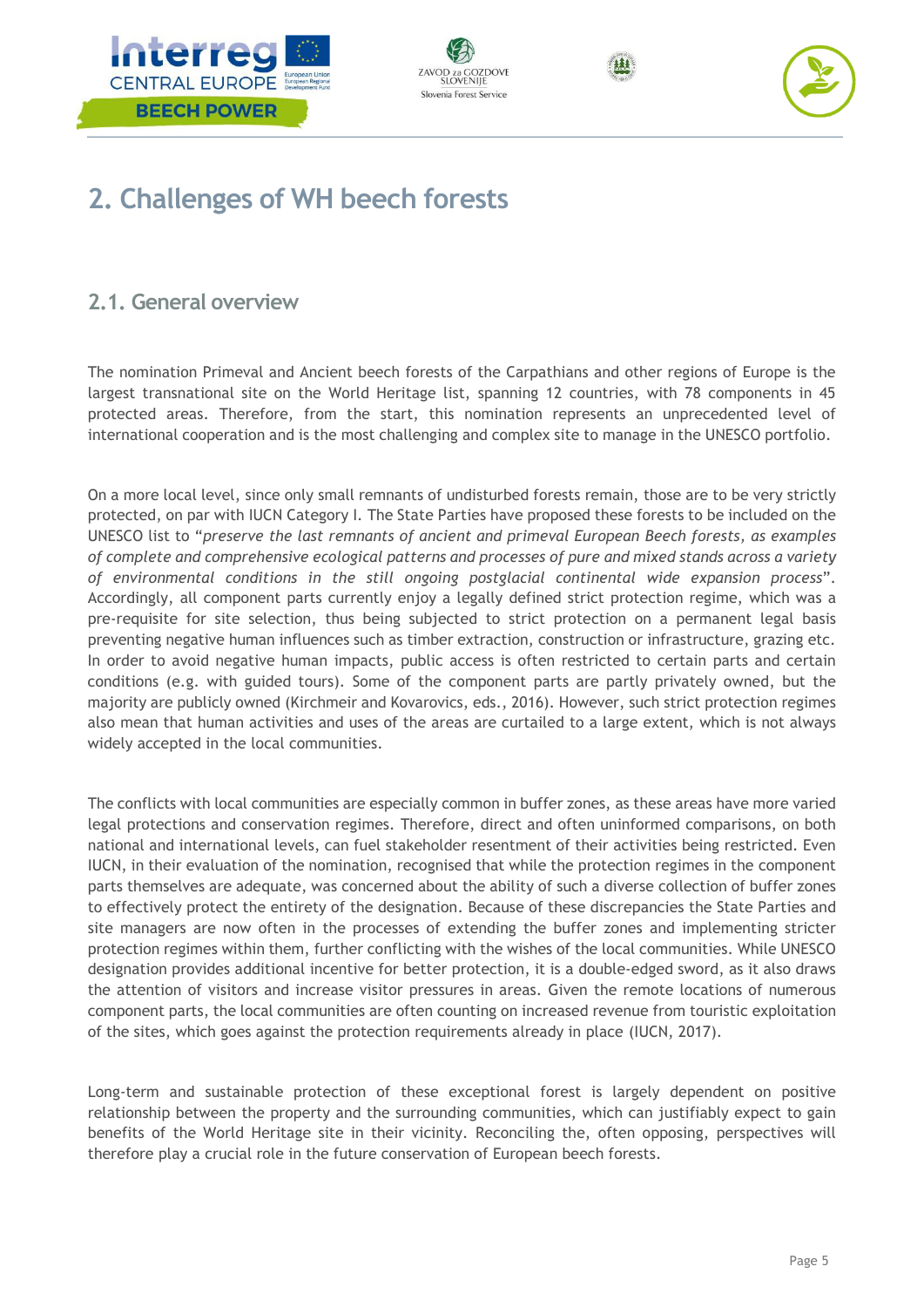







# <span id="page-6-0"></span>**2.2. Challenges - Slovenia**

# <span id="page-6-1"></span>**2.2.1. Current protection regimes and management situation**

Both Slovenian component parts, Snežnik and Krokar, are protected with the Decree on protective forests and forests with special purpose as forest reserves. The protection regime is more stringent in Krokar, where no human activities are allowed, including visiting the component part. Snežnik has a milder regime, which still restricts anthropogenic activities, but allows visitors on marked trails that lead to the summit of Snežnik. The buffer zone of Krokar is formed of forest reserve Borovec, which is protected with the same Decree and has the milder regime, like Snežnik. The buffer zone of Snežnik component part, on the other hand, partly lies within the forest reserve and partly within protective forests, which extend beyond the reserve.

The Decree does not explicitly name the manager of forest reserves, yet it is implied that Slovenia Forest Service (SFS) is responsible under the oversight of the Ministry, responsible for forestry (currently, Ministry of Agriculture, Forestry and Food) and in some cases the need to collaborate with Institute of Republic of Slovenia for nature conservation is explicitly mentioned. Currently, there are no special funds allocated for the management of any forest reserve in Slovenia and the management of both UNESCO component parts is done through EU projects and on the side of day-to-day activities of SFS foresters.

Since the time of inscription in 2017, the Ministry of the Environment and Spatial Planning, as the responsible body of UNESCO natural heritage in Slovenia and the Slovenian State Party to the World Heritage Convention, is preparing the documentation needed for protection of both component parts under the Act on Nature Conservation, as nature reserves. This new decree would afford additional layer of protection to both component parts, as well as designate a clear manager, accord some finances for management, and provide the legal basis for the preparation of management and visitor management plans. These processes are ongoing.

## <span id="page-6-2"></span>**2.2.2. Buffer zone modifications**

IUCN, in their Evaluation Report (2016), commented on small buffer zones, and specifically emphasised the narrow buffer zone of Snežnik reserve. Therefore, alongside the Coordination Office preparing zonation and management Guidelines for the approval of the Joint Management Committee and relevant WH Committee Decisions (41COM 8B.7, 42COM 7B.71, 43COM 7B.13), which specify that the protective buffer zone function requires at least a 100 meter wide buffer zone, unless justified exceptions can be made, the Ministry of the Environment and Spatial Planning is preparing a proposal for extension of buffer zones in Slovenia.

SFS prepared the expert opinions on the extensions of buffer zones for both component parts. These opinions were taken into account by the Institute of the Republic of Slovenia for Nature Conservation when preparing the Expert Suggestion for Protection of the component parts under the Act on Nature Conservation.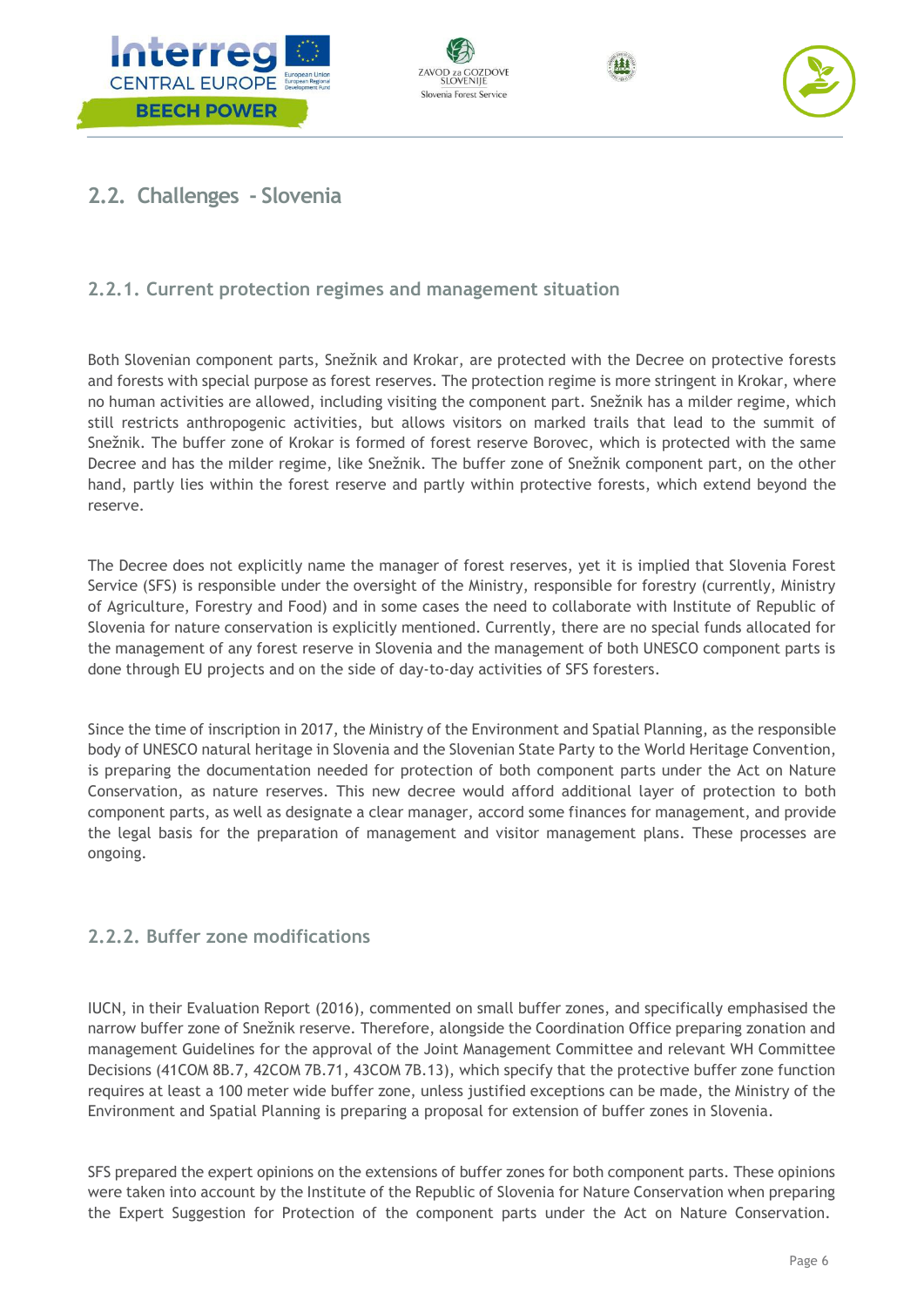







However, this is still an ongoing process. The extended buffer zones were informally and through BEECH POWER workshops communicated to a wide range of local stakeholders and other relevant and competent national institutions, such as the Slovenian State Forests Ltd. and the Ministry of Agriculture, Forestry and Food. The official process is planned to start during the year 2020.

# <span id="page-7-0"></span>**2.2.3. Existing stakeholder involvement**

There is some history of public engagement for both component parts, with more activities taking place in Krokar. For the area of Krokar, a group of expert institutions that have important stakes in the management of the area has been established for consultations. This group involves representatives of Slovenia Forest Service (Regional Unit), Institute of the Republic of Slovenia for Nature Conservation, State Forests Ltd, Municipality of Kočevje, and Public Institution Zavod Kočevsko (regional tourist organisation). This cooperation is positive and allows for relatively smooth communication among the major stakeholders. However, sometimes some of the local stakeholders feel they are not involved in the decision-making. Wideranging public participation events are usually held through different projects that Slovenia Forest Service participates in (Interreg, LIFE, Cohesion projects). The lack of clearly designated manager of the component parts is currently one of the main impediments to more regular and structured engagement, as the responsibilities of different institutions are not clear yet. Snežnik component part has seen less public engagement activities. This is partly due to its larger size and division into more management units.

BEECH POWER project allowed the commencement of structured and sustained stakeholder involvement through the activities in all three thematic work packages. The project will continue to allow for these activities to take place throughout its duration. It is planned that by the time the project is completed a management structure will be established, which will be able to take on the activities that were started within the project.

## <span id="page-7-1"></span>**2.2.4. Visitor and tourism pressure**

There is currently a pronounced lack of control and proper signage around both component parts, which allows visitors to use illegal trails and move outside of marked paths. Moreover, some tourist providers are offering experience and adventures in protected areas, where such activities are not permissible. These situations are expected to be resolved after the component parts get the status of nature reserves, solid management plans, and an official manager, which will be able to exercise control over the areas. Yet, given that this is quite widespread currently, it might bring the manager into conflict with other stakeholders.

The UNESCO brand is attracting new visitors to both areas, which will require more active and comprehensive direction and redirection of visits, as well as potentially some new constructions in the vicinity of both areas, where conflicts between different stakeholder groups could be expected. New ways for experiencing nature (hiking, biking) to lessen the environmental impact will have to be established.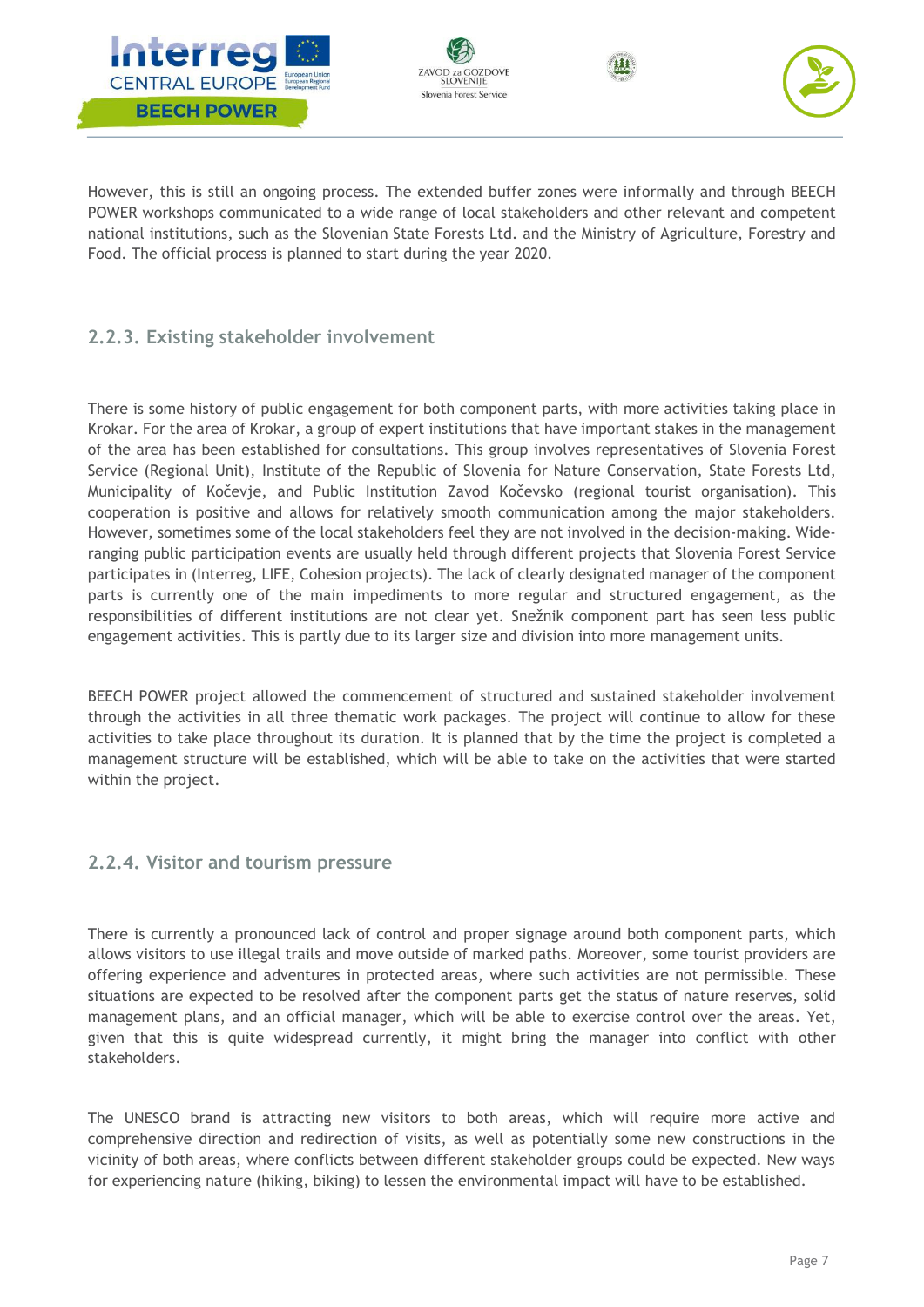







## <span id="page-8-0"></span>**2.2.5. Ownership**

The vast majority of forests in those extensions are state-owned. However, the extension will still result in the loss of economic income for the state-owned manager of the state forests (Slovenian Forests Ltd.). The loss of revenue and ways to find alternatives are at the core of their concerns about the extension (unofficial at this point). However, there is also a concern that some parts of the extended buffer zones, where spruce plantations are still present, could be places where bark beetle outbreaks could spread to the surrounding forests and thus cause additional economic damage on forests outside the reserves.

# <span id="page-8-1"></span>**2.2.6. Other challenges**

There are still some illegal, small-scale logging occurring in some state forests. Currently, this is considered negligible and happens outside of reserves. However, with the extension of buffer zones and the establishment of nature reserve, these activities will become more topical and could cause conflicts with local populations.

The increased presence of migrants and refugees, crossing the border illegally and trespassing through Snežnik reserve is likely going to cause some conflicts between law enforcement agencies, migrants, users of the space (i.e. hikers, bikers), and nature conservationists.

Hunting is still a contentious topic, particularly in Snežnik, but with the extension of buffer zone, could become also in Krokar. The effect of overgrazing by game species on natural regeneration has not been conclusively established yet in both areas and the complete exclusion of hunting could have unintended consequences, while on the other hand, the disturbance of natural processes due to hunting, can be significant.

# <span id="page-8-2"></span>**2.3. Challenges – Slovakia**

## <span id="page-8-3"></span>**2.3.1. Current protection regimes and management situation**

The Slovak part of the World Heritage Site currently consists of four components in two component clusters, three of which - Havešová, Rožok and Stužica-Bukovské vrchy, are part of the National Park (NP) Poloniny (cluster Poloniny), the fourth component Vihorlat is part of the Protected Landscape Area (PLA) Vihorlat (cluster Vihorlat).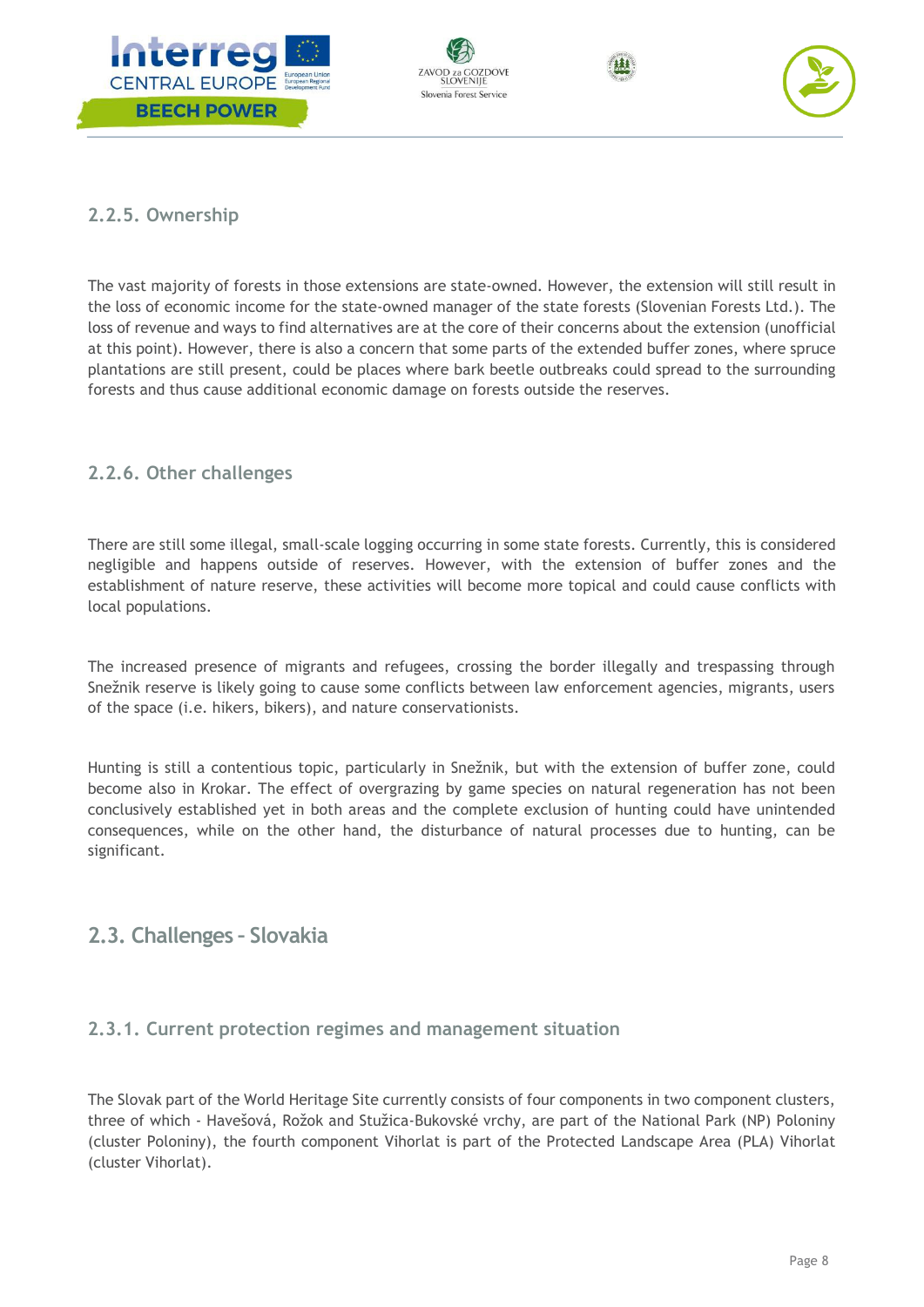







The management regime of the protected areas in Slovakia is regulated by the Act No. 543/2002 Coll. on Nature and Landscape Protection. This act specifies that the strictest, fifth level of protection is applied in these natural reserves. This prohibits any forest management activities (including salvage logging), game management activities, fishing, constructions, etc. Putting up tents or bivouacking is not allowed either. For other activities, such as scientific research, building and marking tourist trails and nature trails, etc., it is necessary to obtain a permission. Visitors may move along the marked tourist trails only. In relation to the above mentioned facts, it is possible to say that natural processes in this component cluster take place without significant human influence.

# <span id="page-9-0"></span>**2.3.2. Boundary modifications and resonation**

As it turned out, there were discrepancies in the original nomination between the text and map sections. These differences led to unclear identification component part boundaries and the related obstacles to ensuring legal protection and site management.

On 14 October 2019, the Government of the Slovak Republic by Resolution no. 508/2019 approved the proposal to modify the boundaries of the Slovak components of the UNESCO site and their buffer zones, prepared by Ministry of Environment of the Slovak Republic and State Nature Conservancy of the Slovak Republic.

According to this proposal, in Poloniny cluster there are 4 components - Havešová, Rožok, Stužica-Bukovské vrchy and newly proposed component Udava (part of the original component Stužica). In Vihorlat cluster there are two components - Vihorlat and newly proposed component Kyjovský prales.

## <span id="page-9-1"></span>**2.3.3. Existing stakeholder involvement**

Currently, the main conflicts are identified between the forestry sector including private forest owners and nature conservation sector, representing mostly by State Nature Conservancy of the Slovak Republic (the Poloniny National Park, Vihorlat Landscape Protected Area, Východné Karptaty Landscape Protected Area). The disagreements will likely be resolved with governmental decrees and legislation, however the communication is still insufficient. The disagreements with private forest owners have partly been addressed through the rezonation and boundary modifications of the Slovak component parts, however, the forest owners and forest enterprises could remain a contentious stakeholder. Another current conflict is between the state and some environmental and nature conservationist NGOs and activist groups, which oppose the UNESCO designation and boundary modification processes, while also sending complaints to World Heritage Centre in Paris.

At the national level, it is necessary to present sufficiently the interest of the state to have such a territory of extraordinary value registered in the UNESCO World Heritage list and to ensure its conservation as a priority. However, it is not sufficient to merely register a site on the UNESCO World Heritage list and restrict activities that could be harmful. At the same time, there is a real interest in work with stakeholders at all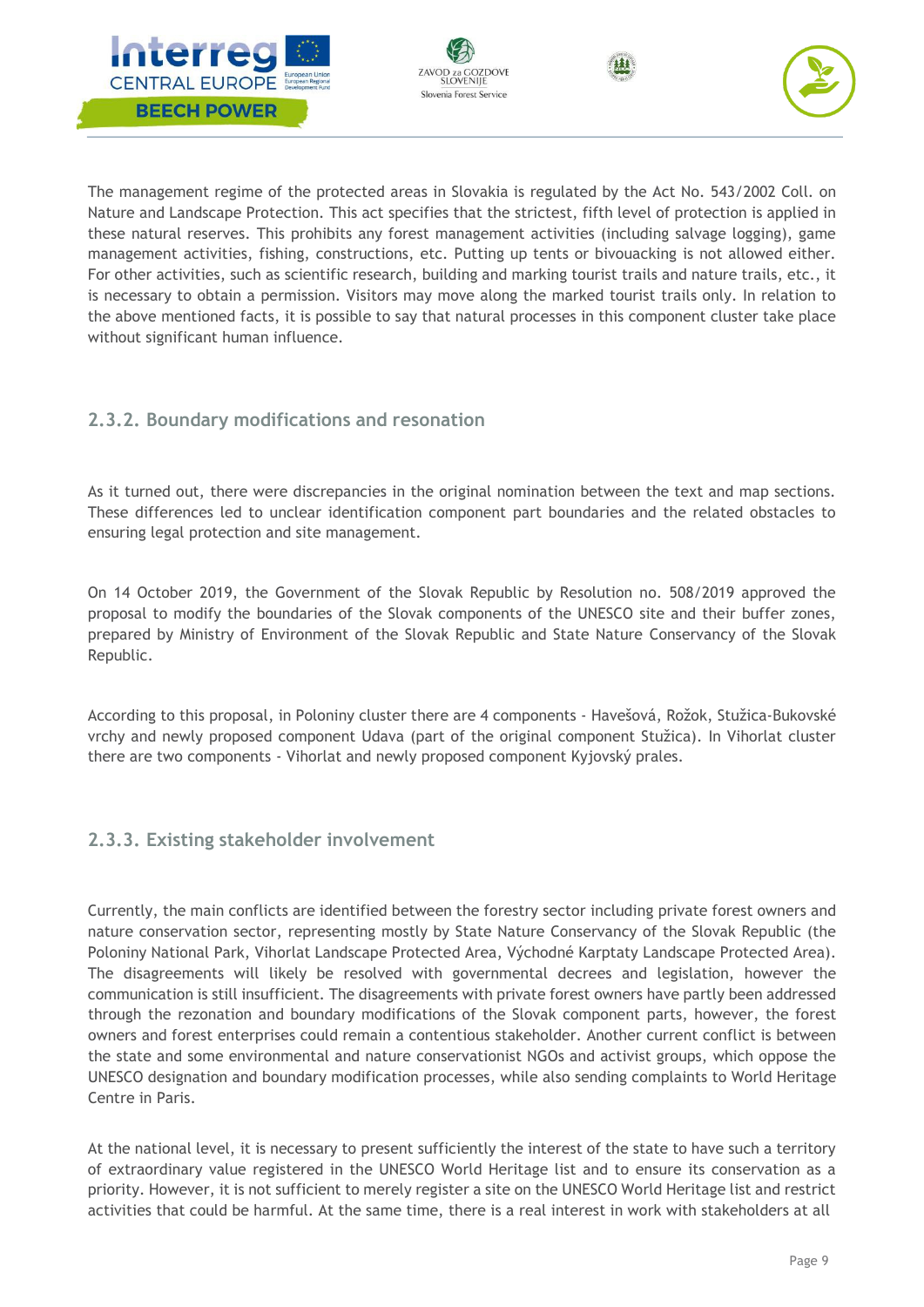







levels to define objectives and priorities in the territory, the instruments to achieve them and to determine responsibility for their implementation. The nature conservation, forestry and tourism approaches that can be used or applied in the region should be clearly defined. In parallel, financial mechanisms need to be established to compensate for increased costs or losses in the transition from normal land use and resources to the required finer, near-natural, or non-intervention regime. This can also contribute to involving other stakeholders in the process (e.g. non-state forest owners). Legislative and economic prerequisites for the development of infrastructure in the region are expected, which will bring greater interest to tourists and the local population and will help to start the sustainable development of the region. This will create the preconditions for reducing regional unemployment, improving the socio-economic situation, reducing tensions and lead to a more positive perception of the UNESCO brand.

## <span id="page-10-0"></span>**2.3.4. Visitor and tourism pressure**

The area is located on the north-eastern edge of Slovakia, in a region with high natural potential and poor socio-economic situation. In the second half of the last century, the state took care of building industry and raising the standard of living of the local population. After the political and social changes in the 1990s, many manufacturing sectors and large employers have been reduced and gradually disappeared. Most jobs remained linked to agriculture, forestry, and tourism. A large part of the locals went to work in other regions of Slovakia or abroad.

Of the current industries, forestry is the region's economically strongest and largest sector, but its further expansion is strongly limited by nature protection requirements. It has no potential to employ more people than it currently employs, nor will it attract new people to the region.

On the other hand, the tourism sector still has the greatest potential for development in the territory. The location of the site and the proximity of two neighbouring states, Poland and Ukraine, with many similarly attractive offers, have not been used in the last years. Here, visitors/clients can be attracted by the UNESCO brand (existing and upcoming components of "beech forests", and other monuments registered in the UNESCO cultural heritage, such as wooden churches and so on).

At the local level, active cooperation and the creation of regional associations around the UNESCO site and the use of this brand for sustainable development are required. Completion and modernization of the necessary infrastructure, improvement of conditions for small and medium-sized enterprises in various sectors (tourism, woodworking, traditional crafts ...) is expected and in cooperation with state authorities to look for opportunities for employing forestry workers in other sectors. There is also a need for greater promotion of the UNESCO site, support for setting up interest associations and civic initiatives around the site, and creating a more favourable environment for visitors to the region. The benefits will increase local government revenue from local taxes and increased interest of residents in the region.

# <span id="page-10-1"></span>**2.3.5. Ownership**

With the rezonation and boundary modifications most of the private forest owners have been excluded from the UNESCO property. Their prior inclusion, without first acquiring their consent was one of the main issues with the original nomination and inscription of Slovak forests on UNESCO List. World Heritage property in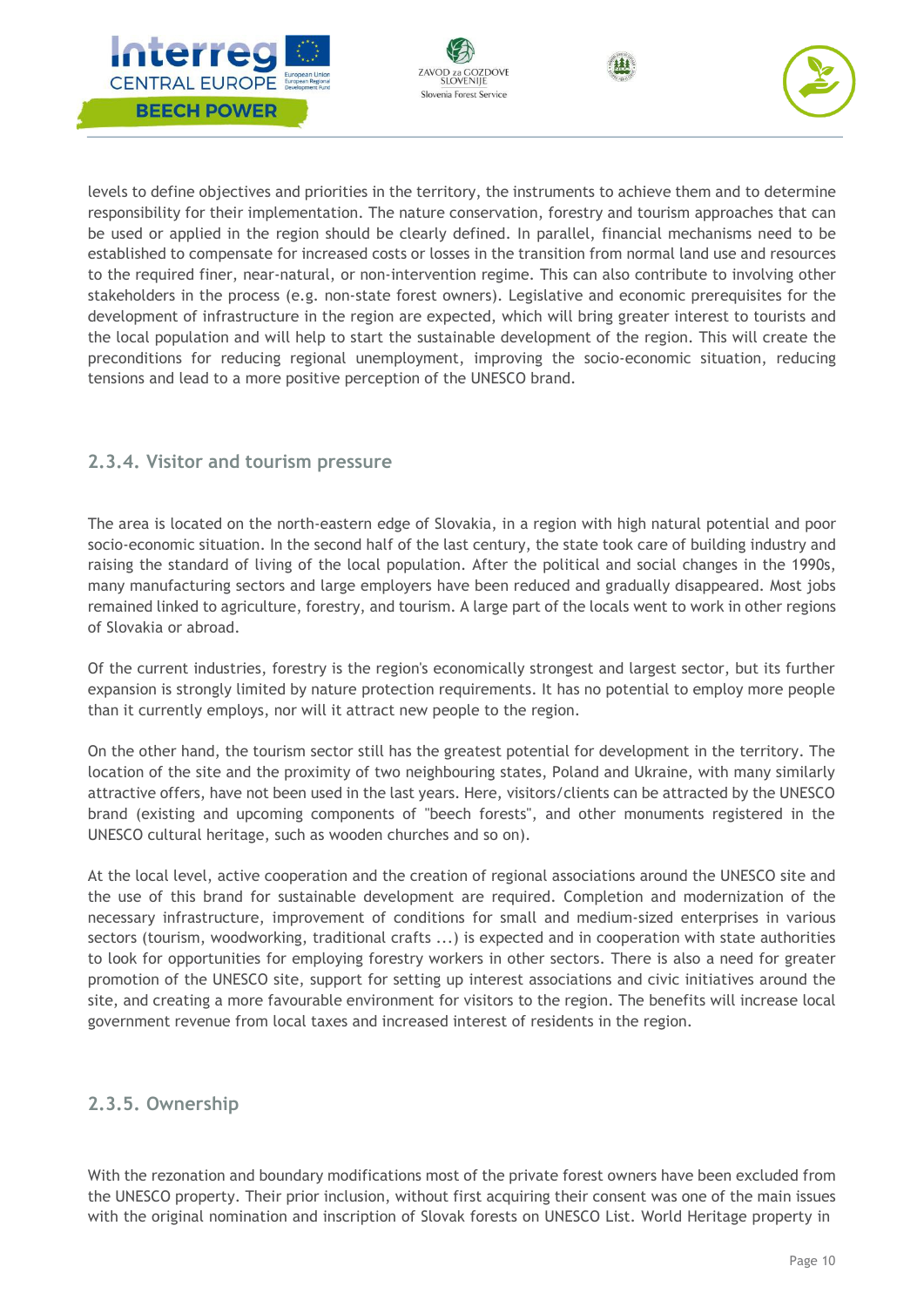







Slovakia is now state-owned, however there are still some areas in the buffer zones which are owned by private owners. Some of these will be bought by the state, others have agreed for their forests to be included in these areas. Sustained stakeholder engagement will have to be maintained.

# <span id="page-11-0"></span>**2.4. Conclusion**

Slovenian and Slovak components of this UNESCO designation contain some of the most valuable beech forests in Europe, while the management situation in these components is not yet fully resolved. Both Slovenian components currently lack proper funding and clear management structure. This is further exacerbated with buffer zone extension procedures, which could result in escalation of current disagreements and emergence of new conflicts, which will need to be managed to ensure the preservation of the sites' integrity and Outstanding Universal Value. Stakeholder involvement until now has been lacking in the case of Snežnik, while good foundation is already present for Krokar. Through BEECH POWER project the stakeholder involvement will be further supplemented and will provide the basis for continuation by the manager, after the project finishes. Visitor and tourism pressure are currently seen as one of the most threatening activities to the sites' integrity and their OUV. Therefore, they will have to be carefully managed and the interactions with the tourism representatives led in a non-conflict way.

Slovak components have better established management structures, however these components also came through boundary modification procedures in 2019, which resolved some of the main conflicts with original sites. Nevertheless, some conflicts persist and in comparison to Slovenia they are in a more escalated state, which urgently requires action to deescalate situations. The relevant, competent authorities are disagreeing about some fundamental management issues, while constructive communication with private owners and numerous local stakeholders is almost non-existent. This will require concerted efforts in the future in order to be positively resolved.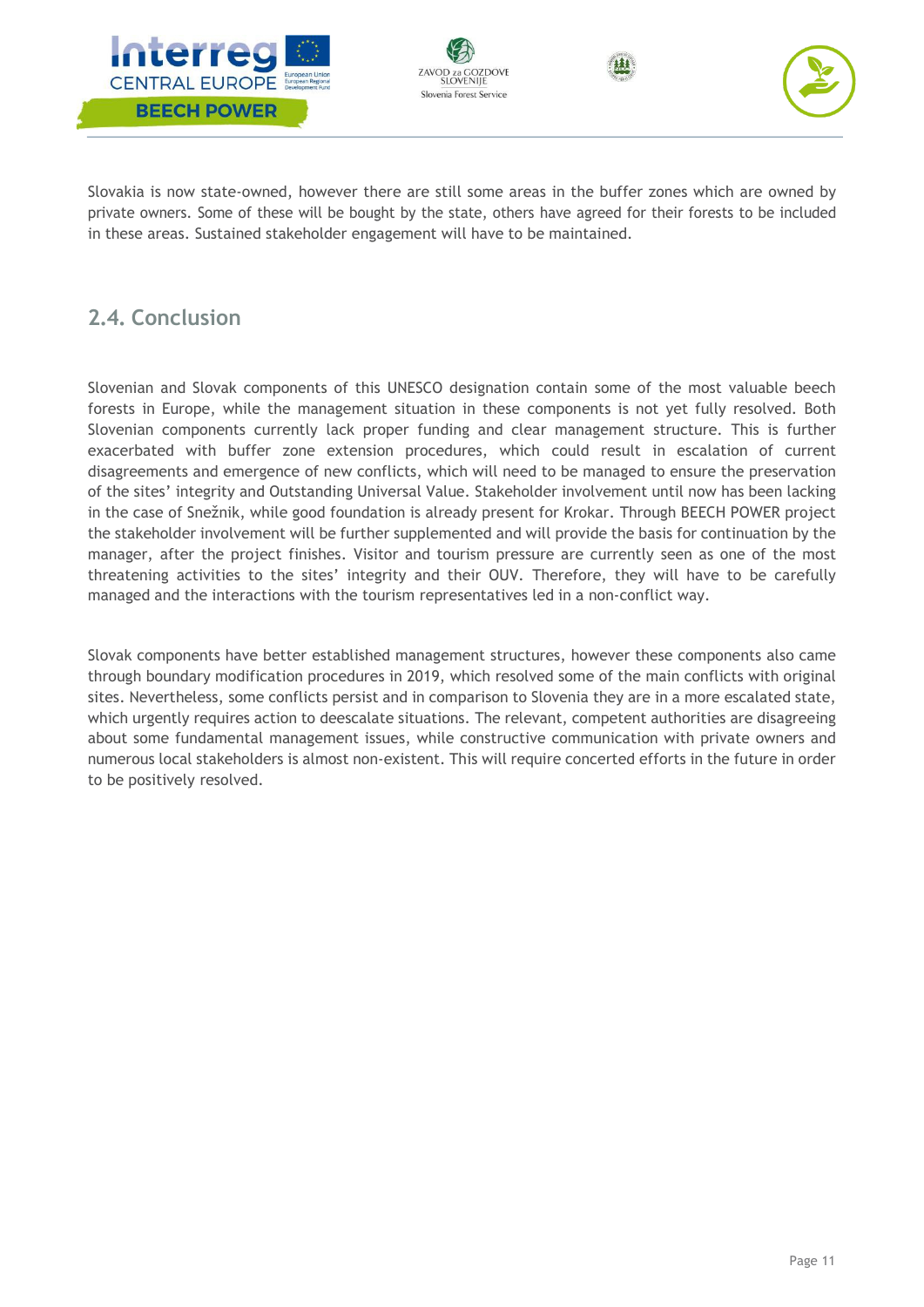







# <span id="page-12-0"></span>**3. Strategy for conflict resolution**

# <span id="page-12-1"></span>**3.1. Preventive approaches**

It is important to recognise that individual perspectives are always framed and incomplete, as they are formed by the individual perceptions of the world. This can be studied through frame theory, which can result in a greater and deeper insights into the socio-spatial conflicts. Frame theory can be applied using frame analysis, which studies the internal dynamics of conflicts and how different actors dispute each other in order to gain hegemony over the dominant narrative (Lewicki *et al*., 2003). Each frame is founded on a central organising idea for making sense of relevant events and suggesting what is at issue (Gamson, 1992). Thus, it functions as an interpretative lens that leads the attention to certain aspects of an issue. Frames, typically, also suggest the desired solutions, as well as what is regarded as facts, and which arguments, events and experience are considered relevant for understanding of the issue (Buijs *et al*., 2011). To simplify, the socio-psychological frames are the lenses through which each human looks at the works around them. Therefore, the perceptions of the same situation can be entirely different, which can lead to conflicts.

# <span id="page-12-2"></span>**3.1.1. Trainings for managers**

It is important to be proactive at recognising potential conflicts and preventing their escalation. Therefore, the manager of protected areas should invest into trainings and education of their staff to be able to detect and recognise the signs of disagreements on their own. These trainings should be coupled with communication trainings to teach the staff how to calm down the situations.

The trainings will also give the manager and their staff the necessary skills and tools for effective preparation of a strategy for managing conflicts. These strategies need to be tailored to local situations and stakeholders, as the perceptions of their surroundings will vary from region to region.

This step will provide the necessary skills, as well as demonstrate a clear intention that the manager will work with people in a constructive way. The trainings should, therefore, cover both the skills necessary for engagement of stakeholders at targeted events, public consultations, workshops, and similar, as well as interactions in the field and guiding tours. Interpretation of nature and UNESCO World Heritage will also be key elements in the skillsets of managers and field staff.

The trainings should include rhetorics, transferring from prescriptive and consultation type communication (top-down) to inclusive and open participation processes and preparation of engaging communication materials. Ways for increasing the effectiveness of invitation procedures should also be explored.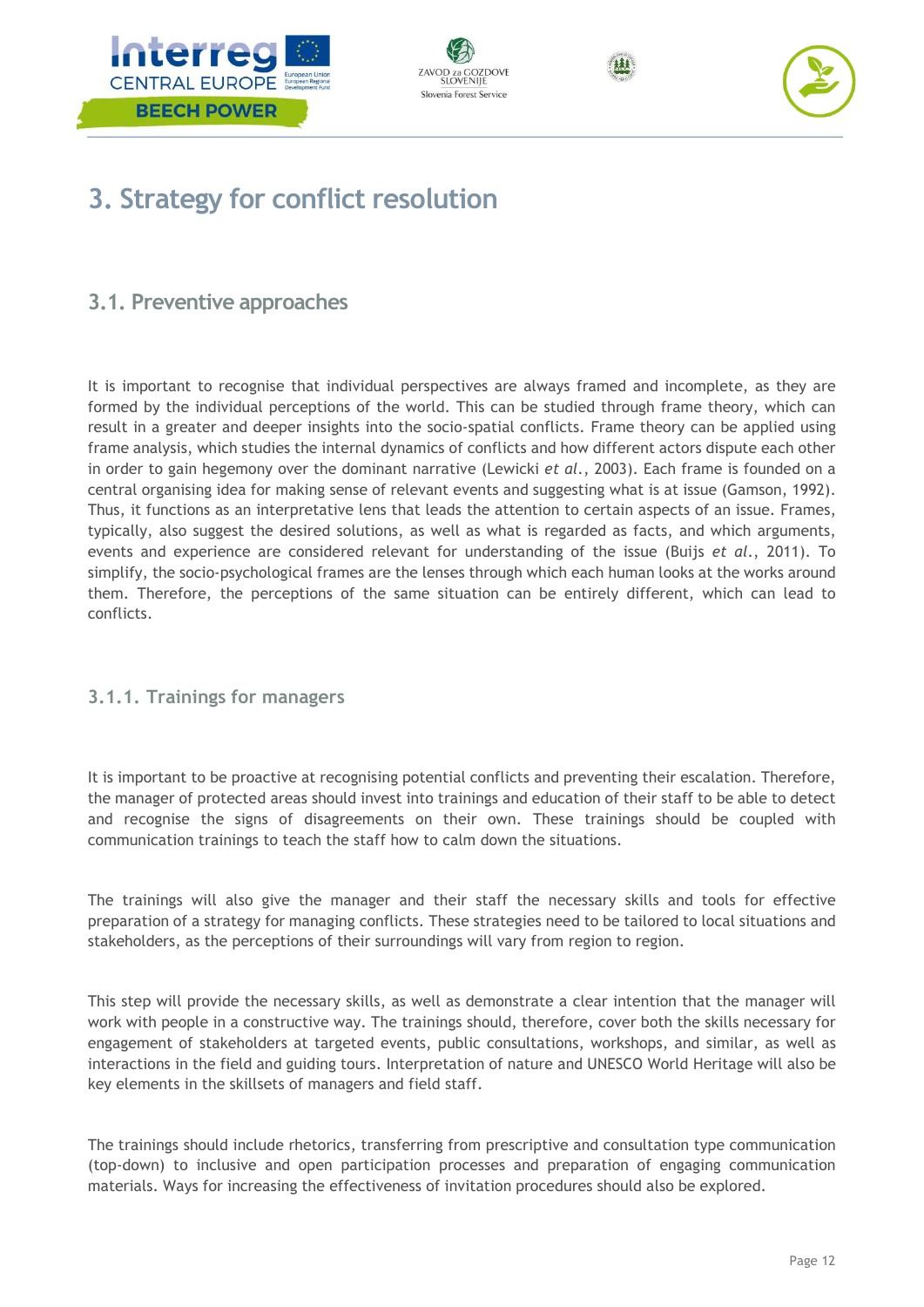







Particular skill to train and acquire is active and empathetic listening, which is an effective and, in theory, simple method to employ. This method requires both parties to let the other express their views, while the other does not try to come up with counter arguments, but primarily tries to understand the view of the other. This method allows each side to try and understand how the other perceive the situation, not just on the surface, but also examining the underlying motivations. For this to be successful, the establishment of so called "safe space" is essential, to come up with common values, and use more subtle and step-by-step approaches. The aim is for each of the parties to summarise the point of the other in a way that is completely consistent with the view of the talked. This allows people to calm down, as is the case when people are heard and understood in their entirety. Thus opening the space for an actual discussion is crucial. It is important to understand as many details as possible about the positions of the other parties, since conflicts usually stem from disagreements in very small details. Especially, when the views strongly clash, this method requires a certain amount of discipline on the part of the listener, as keeping the conversation "polite" is important and does not take anything away from anyone. Heated discussion have physiological effects on human bodies, as they induce stress and fighter-flight instincts ("survival mode"), which redirect the blood flow away from the brain to the muscles, making it even more difficult to concentrate on the issues at hand. Therefore, without neutralisation of the situation, the conversations often stop.

Conflicts have to be addressed with a strategy in mind and need to be humanised, to avoid dehumanisation of opponents. Agreement can come only after understanding each other, which first requires listening. The negotiations can happen only after the understanding has already been achieved, where the potentials for each party to loosen some of its positions.

The active listening strategy follows three easy steps:

- 1. Ask for the opinion
- 2. Attentively listen
- 3. Summarise the point of the other's response (main thoughts and feelings)
	- a. "Do I understand you correctly?" "Did I understand you correctly from what you said?"
	- b. If the other agrees that the understanding has been achieved ("Yes, exactly" response is ideal), the roles (listener, talker) can now reverse
	- c. If the understanding is not complete yet, the three steps are to be repeated, until the other is satisfied with the summary

## <span id="page-13-0"></span>**3.1.2. Participation processes**

After the staff has been properly trained, the gained knowledge should be put into proactive practice and used to carry on engaging participation activities. Active participation processes, such as regular consultations, workshops, meetings, and other events, where all relevant stakeholders can be involved in the happenings in the protected areas and around them are incredibly important to minimise potential conflicts. Some additional trainings for managers might be needed in areas, where the reliance on top-down style management has been prevalent.

The participative processes should follow the below-specified general steps: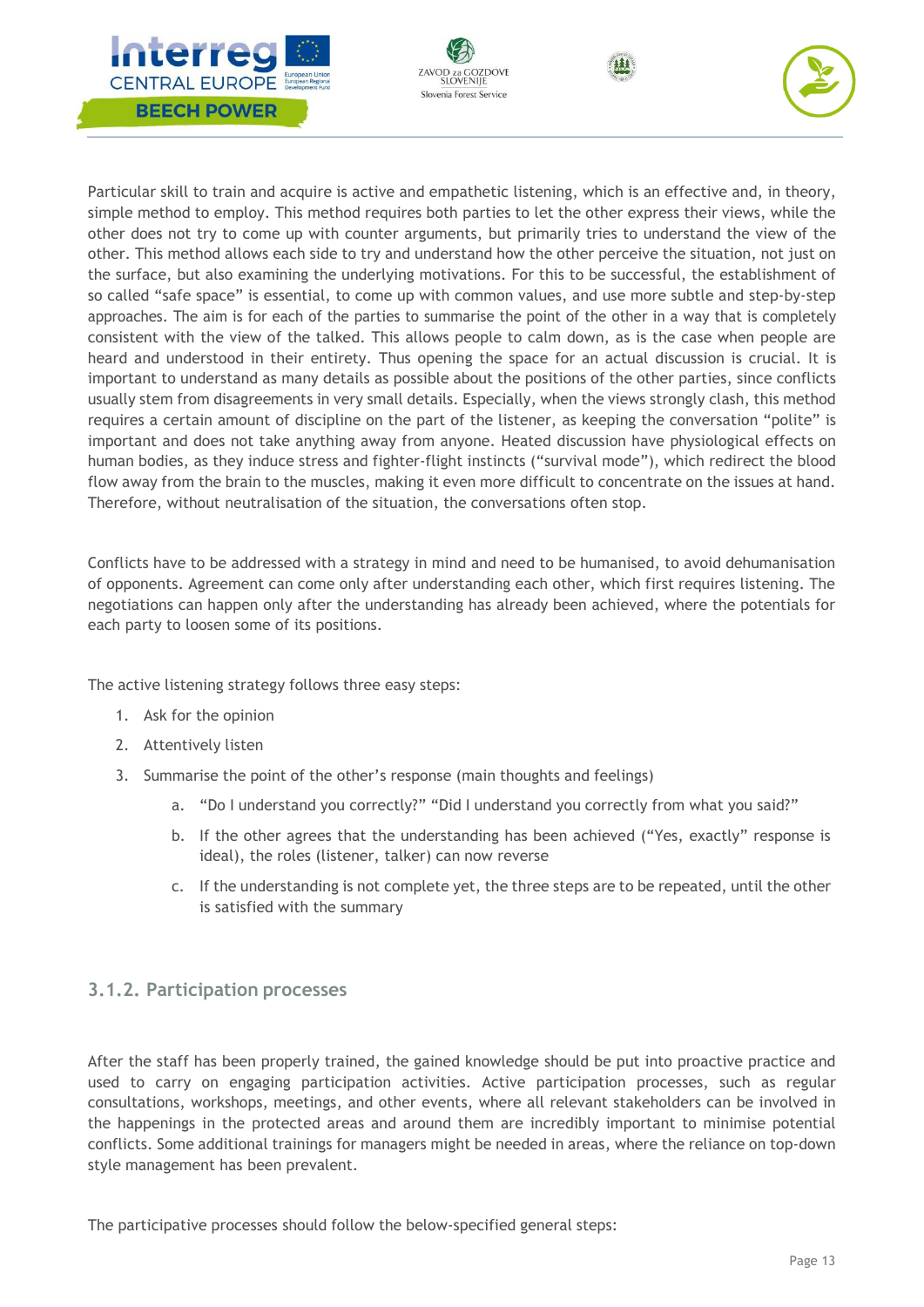







- 1. Identification of stakeholders
	- The stakeholder lists should be a living thing and should be updated regularly, with addition of stakeholders after their expressed wish possible at any time.
- 2. Invitation of stakeholders to meetings
	- Various technique to increase the turnout should be explored and applied.
- 3. Meetings
	- Introductory meeting
		- i. Where does every stakeholder see him/herself in relation to the protected area?
		- ii. Open Space for everyone to air their opinions
		- iii. The manager team should also clearly present their plan, which should outline their intentions for the future and then discuss this with the assembled stakeholders.
	- At least annual meetings (if needed they can be organised more often)
		- i. The meetings should not only be linked to different project activities, but part of the normal management of the component parts.

The participative processes build relationships, and it is the relationships in the background that play an important role in shaping peoples' perceptions and their responses to any situation. These processes also show that the manager takes the stakeholders' opinions in account and that they care about the varied needs. While the participative activities can be time demanding, they build a base of support in the local communities and thus increase the legitimacy of the manager, in the long run paving the way for more inclusive and smooth managing of the areas. Therefore, the participation processes are key for conflict management and should be incorporated into management plans of both Slovenian component parts. While the participation activities can be used also for resolution of some conflicts, they are the main tool that any manager has to avoid conflicts altogether and ahead of time.

# <span id="page-14-0"></span>**3.2. Deescalation strategies**

Once the conflict has already flared up, there are a number of techniques to deescalate the situation. Usually, people have their favourite or default method, to which they instinctively stick. However, this method is not always the right one to employ. These reactions are often automatized and are founded in individual personalities, and changing them requires levels of maturity and discipline. Particularly, argumentation, even though still very popular, is very often completely ineffective, as people are not interested in just accepting the facts that are perceived as the other's views. Removal from the scene, often with a thought "The smarter will stop first", protects the person using it, but it does not lead to the successful resolution of the conflict. Generally, there are four formalised procedures for resolving existing conflicts, if they the need to involve an external party is unavoidable, which are court procedures, arbitration, entry into the political arena, and mediation.

Court procedures are well-established processes for resolution of conflicts and usually the last attempt to resolve differences in a peaceful manner. The procedures are usually lengthy, expensive, and result with one side triumphing over the other. Therefore, the conflict itself is usually not actually resolved, only the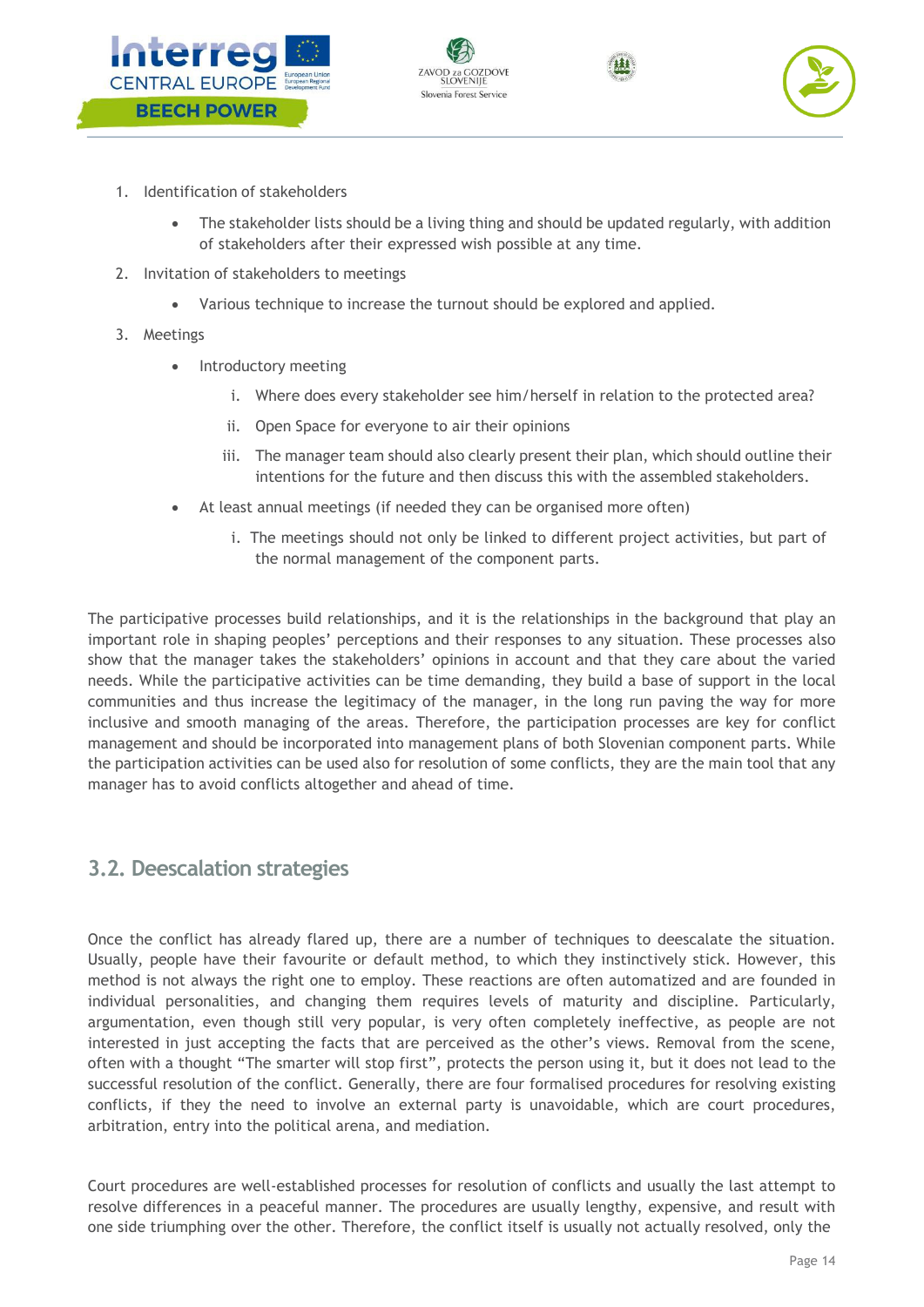







winner is declared and the decision is binding for all involved parties. Due to these reasons, we recommend the choice of one of the other options (Vrbica et al., 2007).

Arbitration goes back to Roman law. This type of procedure allows the designation of an arbiter for every specific dispute. Those arbiters could be private citizens held in high regard, but not necessarily lawyers. All involved parties are bound to respect the decision of the arbiter. Thus there are two agreements necessary to start the procedure, one between the parties to respect the decision, and the second between the parties and the arbiter. Arbitration is an out-of-court procedure, where the participants leave the decisions to a specific person or persons and bind themselves to abide by the arbitration tribunal's decision. The number of arbiters is usually odd. It is a very formalised option, which produces a legally binding outcome, which is on the same level as Court Order (Dolamič Gričar, 2012). Similarly to court procedures, our suggestion would be to avoid this option, if at all possible, although it could be preferable to the court process.

Another option is to enter the political arena, either by joining an existing party or forming a new one and try to win a sit in a parliament or city council or similar. The conflicts can then be resolved on those newly attained levels. However, admittedly this option is fraught with uncertainty and does not have a prescribed procedure or outcome.

Mediation is a voluntary, out-of-court procedure, in which the parties in dispute agree, with the help of a neutral third party, to find a solution in a equitable way, which would be agreeable to all involved parties. Due to its nature, mediation leads to solutions, which are usually more straightforward, cheaper and adapted to the wishes of the clients, especially compared to court procedures. The main point of a mediation procedure is that the decision about the dispute taken is not by a third party, but the clients in the process come to it on their own. Mediation is therefore more than just negotiation, as it includes meticuosly planned and structrued phases of the procesdure (Vrbica et al., 2007).

## <span id="page-15-0"></span>**3.2.1. Pre-mediation procedures**

In cases, where despite or in absence of the preventive measures outlined above conflicts still escalate to the point where they are threatening the normal functioning and productive relationships in the area, mediation procedures should be the preferred option. While for Slovenian component parts, no currently recognised conflicts are at the stage where such procedures would be necessary, these provisions should still be included in management plans, as future situations might require them. In order for mediation procedure to have the highest chance of success, a pre-mediation process should be done first. Both premediation and mediation procedures provide a way for reestablishment of relationships and communication, which were lost due to the conflict.

This processes involve a large amount of work, starting with identification of stakeholders and then followed by research of each stakeholders' background opinions, views, perceptions, needs, and so on. Since mediation is a voluntary procedure, the pre-mediation process is also focussing on obtaining the consensus of all stakeholders to participate in the process.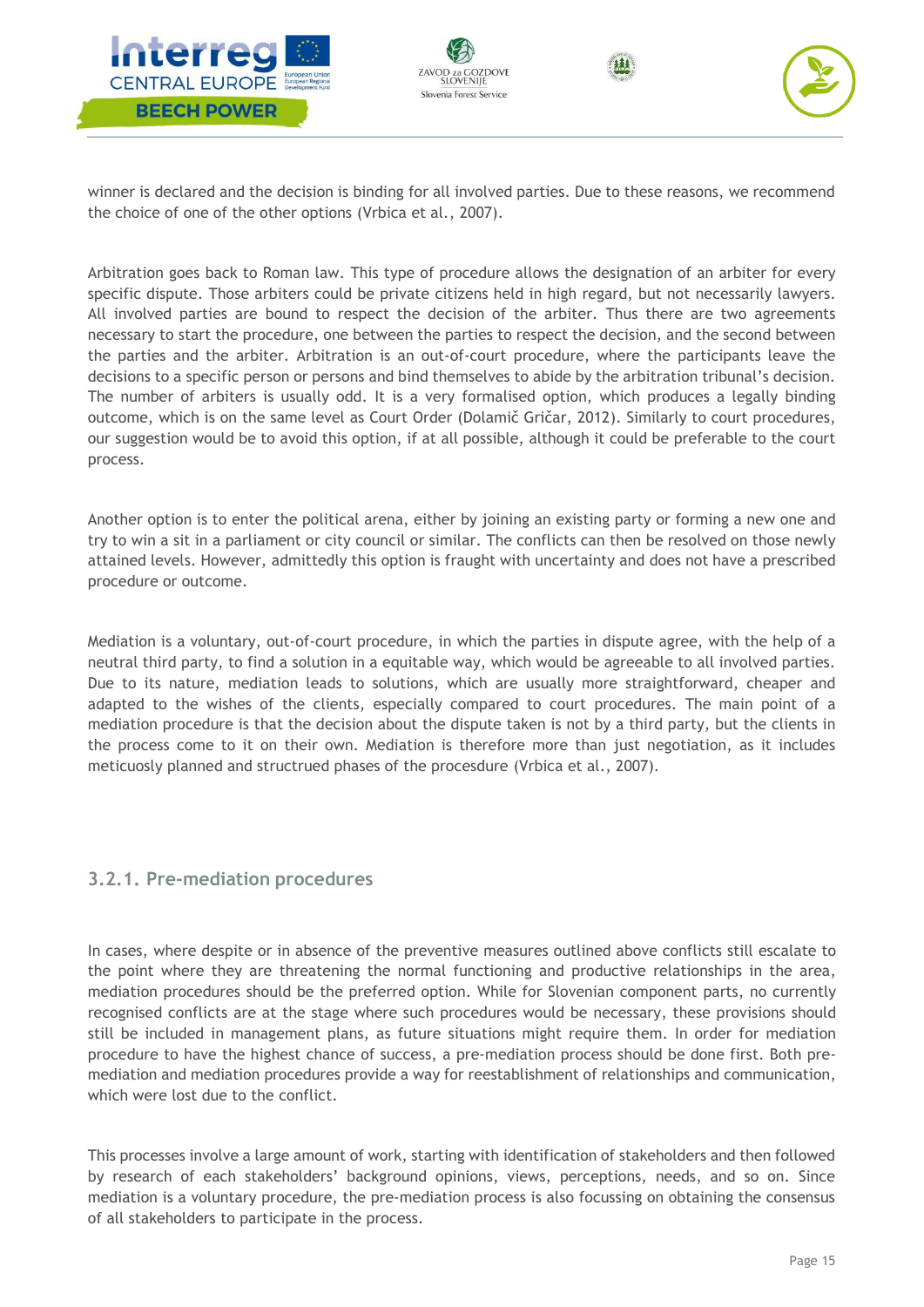







# <span id="page-16-0"></span>**3.2.2. Mediation procedure**

If all the consensuses are obtained, the mediation procedure can start in earnest. It should be led by a team of professional mediators and both the managers and the stakeholders should give their full cooperation in order to maximise the chances of resolving the situation in the best way for everyone involved.

All mediations are:

- Voluntary,
- Private and confidential,
- Clients in the procedure alone reach a decision on how to resolve the dispute,
- Mediator is neutral, cannot judge or express his/her own opinions,
- Mediator is impartial and independent.

Mediation procedure can differ in the involvement of the mediator, from passive listening of dialogue and intervening only when the discussions become too heated, to more active role with mediators posing questions themselves. Mediation is generally quicker, cheaper, and better for the protected area managers, and any other clients, than court procedures, as it is only successful if the "win-win" situation can be achieved, rather than "winner-loser" outcomes in the courtrooms. Participation processes are still at core of the mediation processes. However, it is important to keep in mind the setting of different places, as mediation is much more commonly practiced in countries like Germany and the UK, while in the southeastern, eastern and parts of central Europe, it is much less common.

Mediation always delves into the background and the foundation of the issues, where only consultations with only an attorney are insufficient. Therefore, even the pre-mediation procedures are already directed towards calming and deescalating situations.

Environmental mediations are specific, due to complexity of situations and involve delegated representatives, as they affect large numbers of people, which cannot be all present at discussions. These procedures usually involve negotiating with authorities, private and public interests and include high interest of the media. Nevertheless, the confidentiality of the process is not compromised. One of the main concerns and motivators of environmental mediations is the possibility that a permanent damage to the environment can occur if the situation is not resolved. As all mediation process, this is also a voluntary process, which usually also includes a pre-mediation process. The complexity of the situations requires extensive preparation and usually, at least two to three mediators leading the procedure. The solution has to be acceptable to all and is binding.

The procedures take from weeks to months, which can result in the issue of financing them, and the distribution of costs between parties, which are more often than not at very different positions of power and vastly different financial backings (e.g. NGOs vs multinational corporations).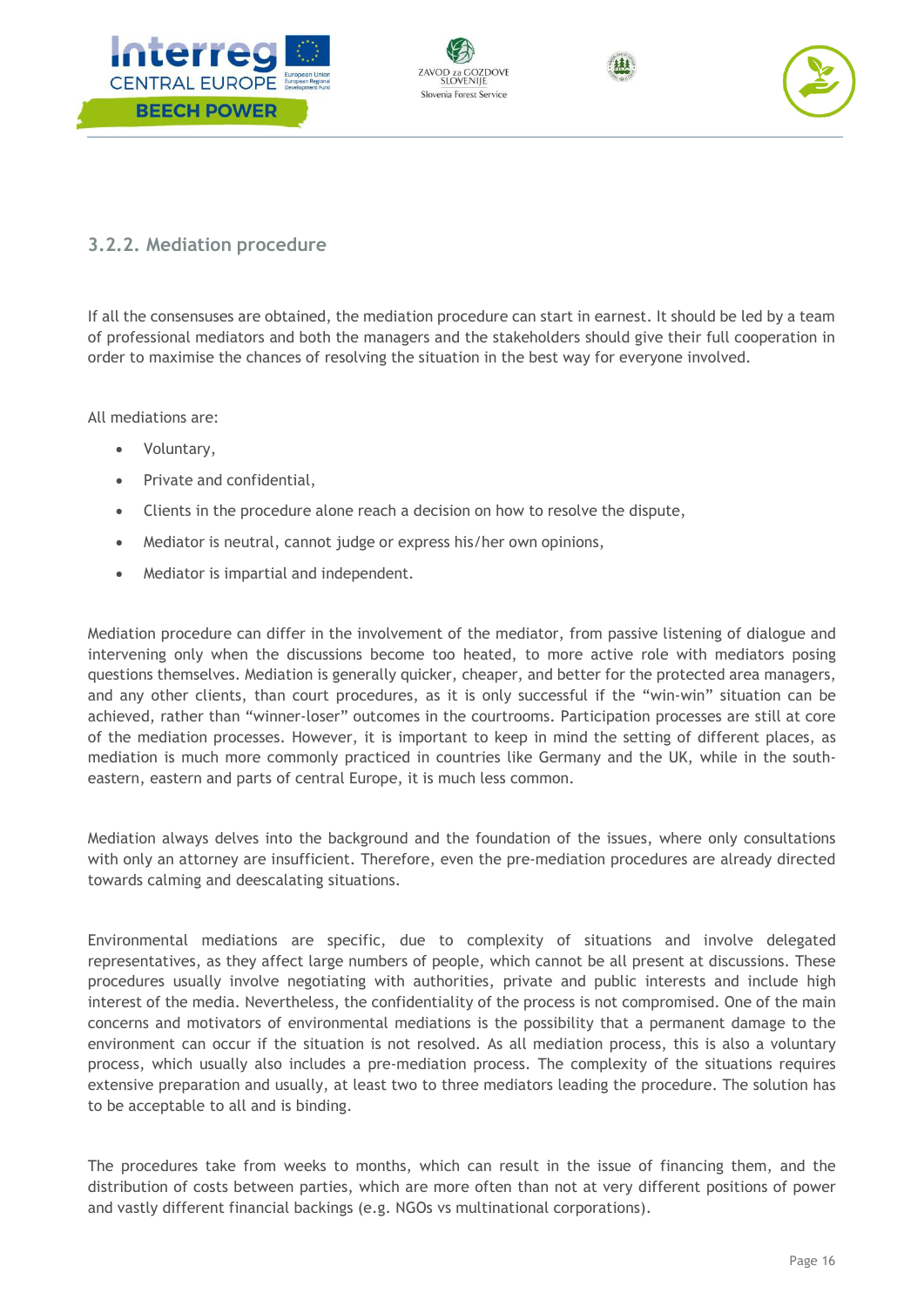







# <span id="page-17-0"></span>**3.3. Suggestions for pilot areas in Slovenia and Slovakia**

# <span id="page-17-1"></span>**3.3.1. Slovenia**

The two Slovenian component parts currently do not face insurmountable conflicts on the ground. The conflicts or potential conflicts mainly revolve around land-use issues, possible restrictions in the use of the space, and potential conflicts with marketing of the area. Therefore, the key to prevention of these issues and possible disagreements is well targeted, inclusive, and effective communication. Particularly, since the extensions of buffer zones and additional protection regimes are currently discussed proper communication and public participation in these processes are crucial. Additional complication is that the protection regimes within both Slovenian component parts are slightly different, with visiting of Snežnik possible on marked trails, while Virgin Forest Krokar is off limits to all. The differences in the regimes can often cause misconceptions about unfairness to local stakeholders, as certain activities are allowed or prohibited in the other area. Clear and justified communication is therefore key again.

#### <span id="page-17-2"></span>**3.3.1.1. Preventive approaches**

The trainings for managers and associated capacity building is recognised as incredibly important in Slovenia, as there are very few institutions and individuals currently with needed skillsets to manage UNESCO World Heritage and deal with the challenges that brings alongside it. The trainings for Slovenian managers, besides covering the basic topics, mentioned in the chapter above, should also focus on some specifics for each of the two component parts.

Specifically, the managers and staff for Krokar component part will need to focus most on the interactions and communications with tourist providers and control over the existing illegal trails within the component part. Particular group to engage are the photographers. Collaborations on the expert and decision making levels are already in place, but on the ground communications can at times be lacking.

The situation at Snežnik reserve is more complex with two relevant municipalities, less well developed touristic development plans and wishes and a higher number of visitors (mostly hikers) within the component part. There is currently a lower amount of public interest and lower level of interactions and engagement going on at Snežnik, than in Krokar.

Generally, for both Slovenian component parts, it is crucial to provide the staff with communication training, including rhetorics, transferring from prescriptive and consultation type communication (topdown) to inclusive and open participation processes and preparation of engaging communication materials. Perhaps, even more importantly there should be a training in conflict resolution techniques organised.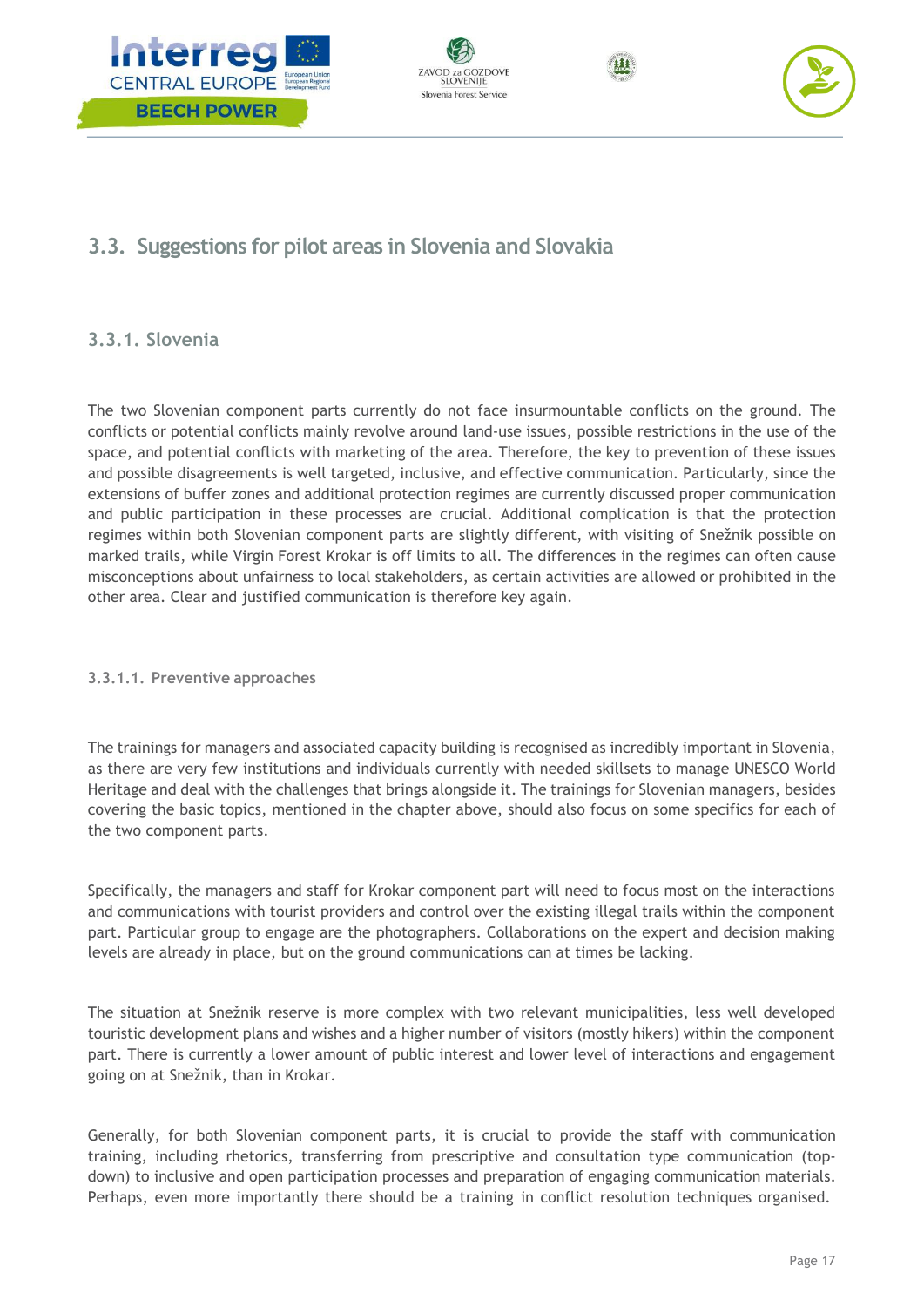







Particularly for Snežnik component, resources should also be invested in increasing the effectiveness of invitation procedures, as recently very low engagement was observed.

The foundation for effective participation activities are already established in Slovenia. For both Slovenian component parts stakeholders have already been identified and invited to participate, during the UNESCO nomination process and updated within BEECH POWER project.

For Krokar component part, stakeholder engagement on the level of expert and public institutions is already established, more focus should be directed at involving wider general audiences and smaller civil society organisations. Snežnik reserve currently suffers from less inclusive, widespread, and generally lacking public participation. First steps towards improving stakeholder participation and addressing the here identified gaps were already taken within BEECH POWER project.

Currently, meetings and invitations are done mostly through project activities, whereas regular engagement has not been established yet. Partly due to this, the turnout to the meetings and responses of stakeholders can be very mixed, with effectiveness performance of invitations being significantly lower in Snežnik component part. Therefore, efforts should be spared to increase the invitations effectiveness and build trust.

#### <span id="page-18-0"></span>**3.3.1.2. Deescalation strategies**

Currently, no conflicts or disagreements are considered to have escalated to the point that they cannot be resolved using the preventive actions outlined above. Should any conflicts reach that level in the future, we suggest the use of mediation procedures, as per guidance outlined above.

#### <span id="page-18-1"></span>**3.3.2. Slovakia**

A long-term and significant problem of the Slovak part of the WH site is management in relation to forests and their owners and managers. Currently, the process of extending and adjusting the boundaries of component parts is ongoing. This is due to the existing inconsistencies in the original nomination proposal and the application of practical protection of the area, as well as the extension to another valuable area. The conflicts between the administrator of the protected areas and the landowners deepened, the ambiguous attitude of the national authorities together with the unfulfilled expectations of forest owners led to the withdrawal of some private owners from the nomination. Another problem is a different view of conservationists and foresters on the management of the buffer zones. This is further enhanced with the current extension of the component parts and their buffer zones. There is also a conflict between the state and some environmental and nature conservationist NGOs and activist groups, which oppose the UNESCO designation and boundary modification processes. Conflicts may also result from efforts to boost tourism activities and increase visitor numbers.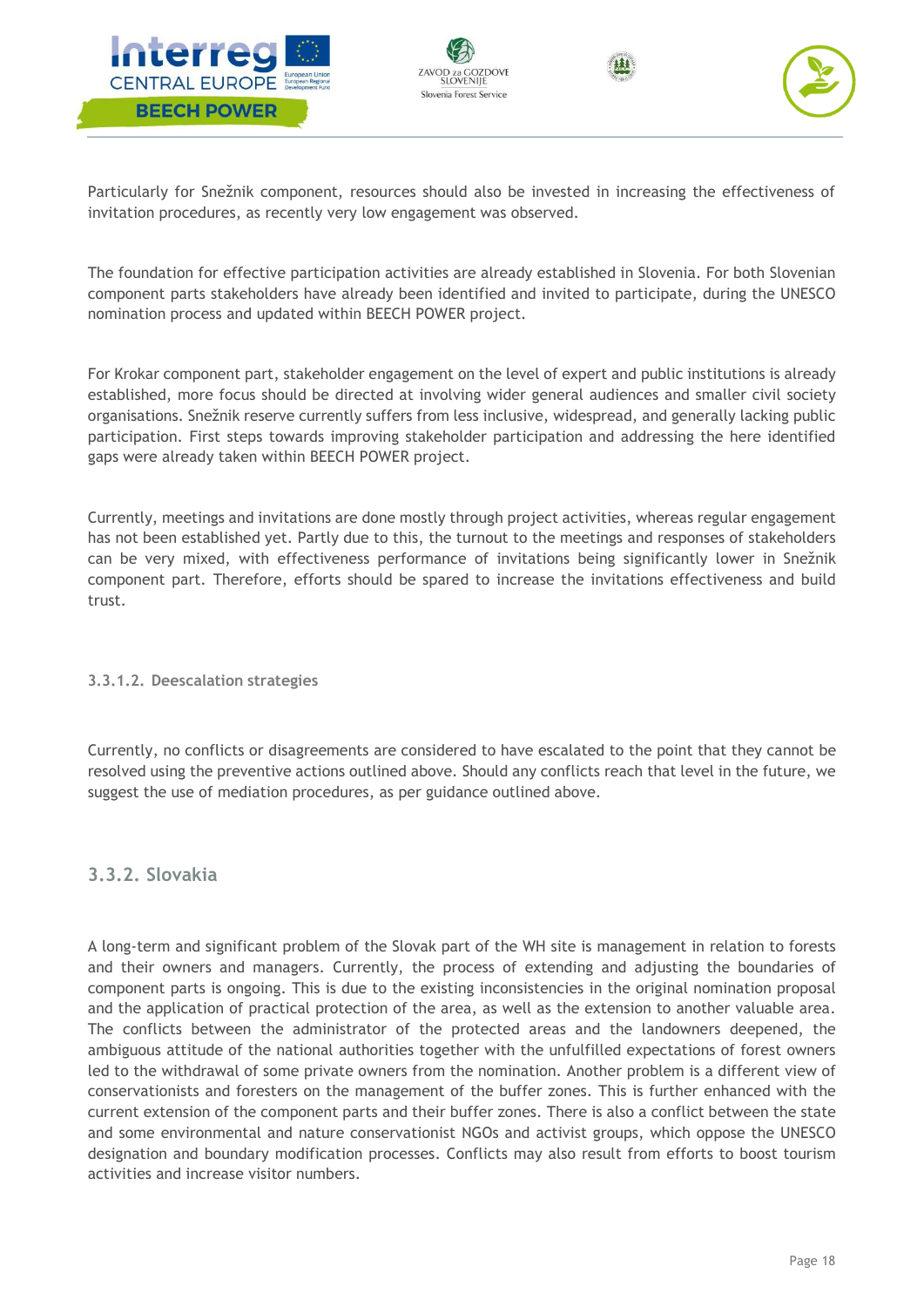







#### <span id="page-19-0"></span>**3.3.2.1. Preventive approaches**

Given the current status clear communication and better setup of existing processes are needed. Currently, the lack of communication skills is significantly hampering the possibilities for success, which is why the managers and staff of both clusters will have to focus most on the interaction and communication with forest owners and managers and the harmonization of real forest management and the required state of the site. Similarly, better communication with NGOs and the general public is needed, as the lack of awareness of the various interest groups often leads to unprofessional discussion and argumentation in problem solving.

For both Slovak clusters, it is important to provide the staff with communication training, including rhetorics, transferring from prescriptive and consultation type communication (top-down) to inclusive and open participation processes and preparation of engaging communication materials. Perhaps, even more importantly there should be a training in conflict resolution techniques organised. More attention should also be paid to the effectiveness of the invitation procedures, as there may be a decrease in interest in further cooperation after a long negotiation period without expected benefits for local stakeholders.

Nevertheless, some good practices do already exist. For both Slovak clusters, stakeholders have already been identified during the UNESCO nomination process and updated within BEECH POWER project. Through the BEECH POWER project a two-day workshop was organised which allowed different stakeholders to discuss their issues in a structured manner, which is a step into the right direction.

Currently, meetings and invitations are mostly held to negotiate with landowners or to determine site boundaries as well as through project activities, while regular engagement has not yet been established. Partly for this reason, attending meetings and stakeholders' reactions can be very mixed, while the effectiveness of invitations can be reduced. Different technique to increase the turnout should be explored and applied. As per guidance above, it is suggested to widen the scope of stakeholder events and make sure all views are represented in addresses as soon as possible, to minimise the possibilities for conflicts to develop in the first place.

#### <span id="page-19-1"></span>**3.3.2.2. Deescalataion strategies**

While some conflicts can be considered getting out of hand already, there are still opportunities to address the using the preventive approaches outlines above. If it will not be possible to mitigate the conflicts in these ways, out-of-court procedures shall be applied, with preference given to mediation procedures.

# <span id="page-19-2"></span>**3.4. BEECH POWER Activities – best practice example**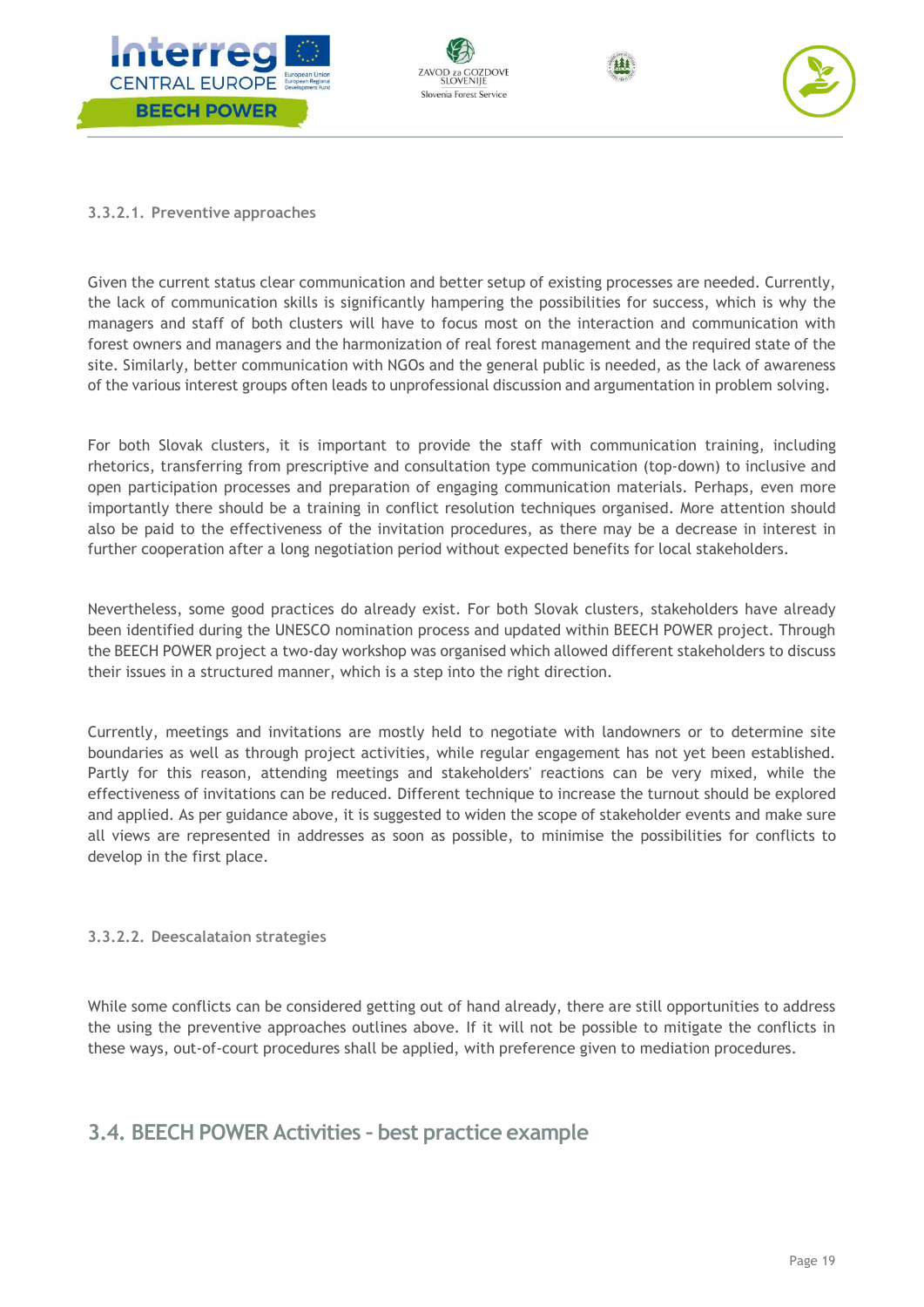







# <span id="page-20-0"></span>**3.4.1. Conflict resolution workshops (Krokar and Snežnik)**

In order to jointly identify risks and develop solutions for existing and expectable conflicts between stakeholders, two conflict resolution workshops were organised in Slovenia, within the BEECH POWER project. SFS organised two workshops with local stakeholders on the topic of conflict resolution for each of the two Slovenian WH component sites (Krokar and Snežnik). Both workshops were targeted to the local participants, space users, and landowners, or managers and followed the same format. The workshop results are necessary for the preparation of Deliverable D.T2.1.3 (Strategy for conflict management) and Output O.T2.2 (Strategy for conflict management in buffer zones of WH beech forests). The workshops were entitled "How to reach a solution, when we have different views?" and took place in Kočevje on 21st November 2019 for component part Krokar and in Loška dolina on 11<sup>th</sup> December 2019 for component part Snežnik.

Both workshops commenced with an introductory round and a discussion on why certain disagreements escalate into conflicts, as well as how to best recognise different disagreements in early stages and mitigate them. Three communication techniques for neutralising the emotional charge of conflict situations were presented and a practical exercise was conducted in their use. Additionally, different and various approaches for resolution of environmental conflicts were presented, with a focus on environmental mediation.

The workshop in Kočevje was attended by 14 participants from a wide range of different institutions and variety of stakeholders. The workshop in Loška dolina was attended by 12 participants, which were mainly local and regional foresters, employed or associated with SFS.

# <span id="page-20-1"></span>**3.4.2. Other workshops**

<span id="page-20-2"></span>**3.4.2.1. Situational analysis workshops (Krokar, Snežnik - Slovenia)**

As part of thematic work package 1, situational analysis workshops, using Open Standards for the Practice of Conservation, were organised in Kočevje (Krokar) and Ilirska Bistrica (Snežnik). The workshop resulted in regional situation analyses, which will be the basis for strategy development in later stages of the project. The workshops allowed the local stakeholders to discuss what was done well so far and what could be improved, as well as identify elements for local wellbeing, ecosystem services, objects that need to be conserved. Threats and their contributing factors to the beech forests were addressed in detail too.

<span id="page-20-3"></span>**3.4.2.2. MARISCO workshops (Krokar, Snežnik, Vihorlat, Poloniny – Slovenia and Slovakia)**

Participatory vulnerability and risk assessment workshops for forest reserves Snežnik, Krokar, Vihorlat, and Poloniny were organised as two full two day events, in Ljubljana (Slovenia) on 18<sup>th</sup>-19<sup>th</sup> November 2019 and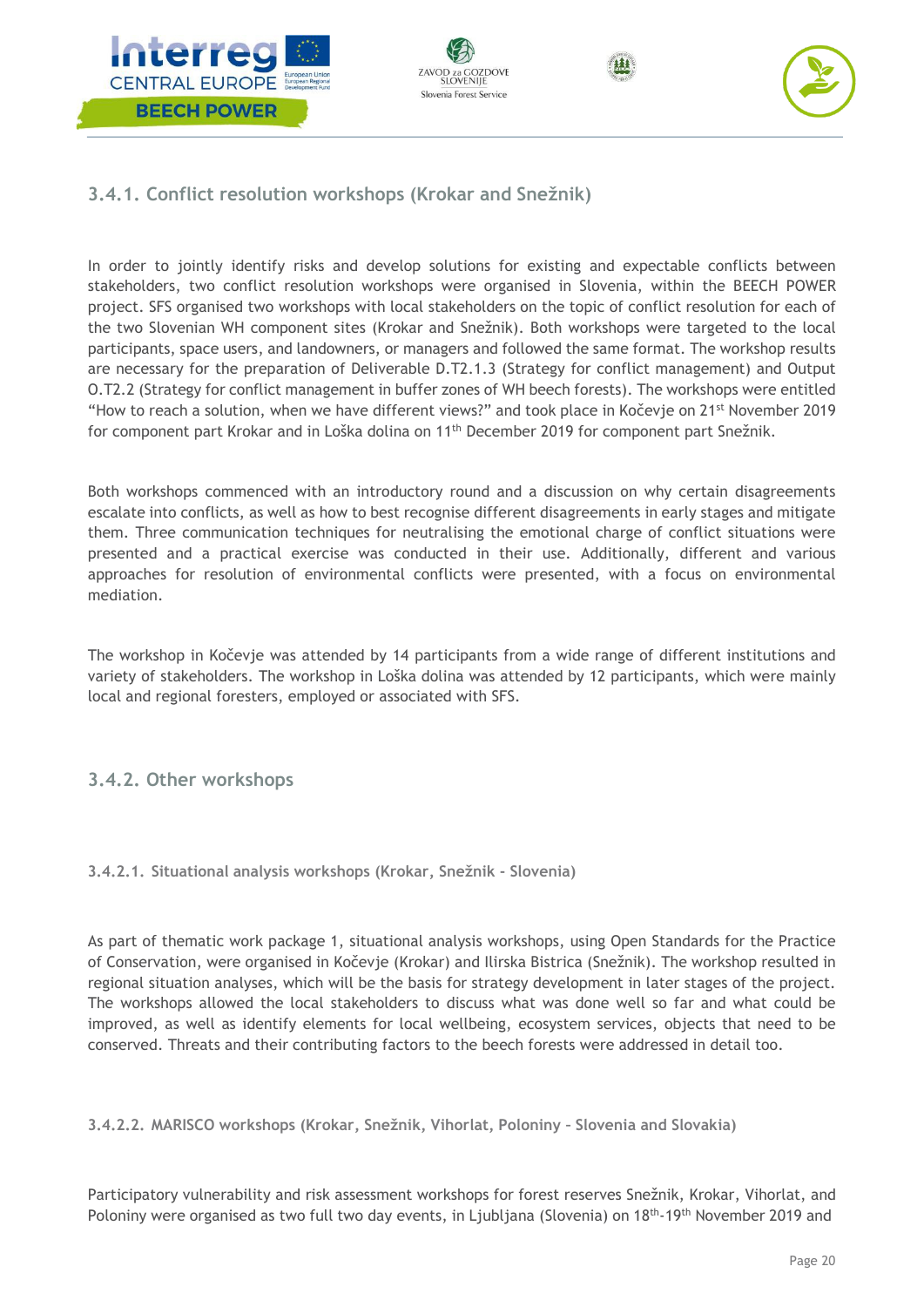







in Kaluža (Slovakia) on 2<sup>nd</sup>-3<sup>rd</sup> December 2019. In preparation for the workshop a field trip to the buffer zone of the Virgin Forest Krokar WH component part was organised on 15<sup>th</sup> November 2019 for interested parties, as well as a lecture about Snežnik forest reserve on 17th November 2019 (due to unfavourable weather conditions, field trip was impossible). Field trips to Vihorlat were organised on  $1^{st}$  December and  $4^{th}$ December 2019.

The field trip to Krokar component part was attended by representatives of SFS and project lead partner (Eberswalde University for Sustainable Development – HNEE), altogether six people. The participants were able to visit the component's buffer zone, get acquainted with pressures *in situ* and learn about the wider surroundings of the component and the present infrastructure. The lecture about Snežnik component part was attended by nine participants, from SFS, NFC, HNEE, EWS, as well as the consultant engaged for facilitation of the workshop.

The field trip to Vihorlat component part was attended by representatives of NFC, project lead partner (HNEE), representatives of Vihorlat PLA (Protected Landscape Area), belonging to the associated project partner SNC SR (State Nature Conservancy of the Slovak Republic), as well as the consultant engaged for facilitation of the workshop, altogether eight people. The second field trip was attended by representatives NFC and SFS. Participants visited the core and buffer zones of the component part, where they learned about the state of beech forests and their conservation status, current management and impacts, and learn about the wider surroundings of the component part.

The participatory vulnerability and risk assessment workshop utilised the MARISCO methodology, upon suggestions of the project lead partner. An external expert was involved to lead and facilitate the workshops, as detailed knowledge of the method is required for its implementation. The workshops were geared towards experts on both domestic and international levels and state-level institutions.

The first workshop day focussed on identification of conservation objects, their key ecological attributes, stresses, as well as their associated threats and further contributing factors. The second day revolved around assessments of criticality of stresses and threats, with particular emphasis on the ability to buffer these impacts and conserve the outstanding universal value (OUV) of both component parts.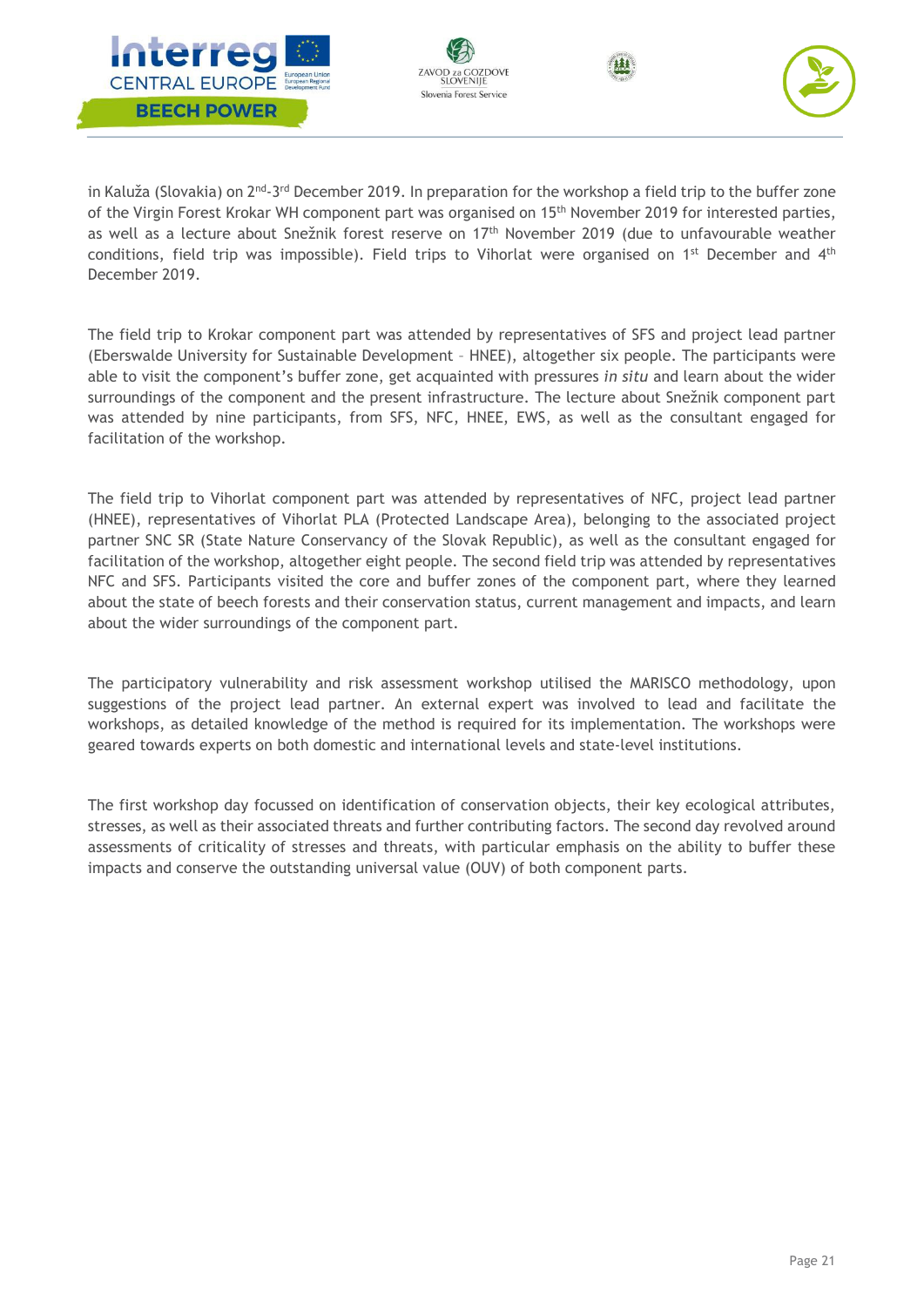







# <span id="page-22-0"></span>**1. Conclusions**

Managing different stakeholders and potential conflicts is one of the main challenges any manager of a protected area faces, even more so if the protected areas are strictly protected and globally recognised as outstanding, which brings that much more attention to them. This can often create an interesting and challenging conundrum for primeval and ancient beech forests across Europe, as they have the recognised outstanding universal value mostly because they have never been used or been left mostly aside throughout the history. Yet, now they have the mandate from UNESCO to increase general awareness and educate the public. This task often brings with it increased appetites and possibilities for using the component parts for wider regional development, mostly through the development of tourism.

The managers of individual component parts, therefore, face a wide variety of issues and an even wider variety of different stakeholders, needs, requirements, and wishes for the use of these areas. Especially because the World Heritage designations is of global importance to the entire humanity, managing thes e interests and keeping them from escalating into conflicts is one of the greatest challenges the managers will face. In this document, we have analysed the situations in Slovenia and Slovakia, in some of the component parts that have been inscribed originally, to some that were added to the list in the latest extension, a decade after the original inscription.

All efforts should be focussed on preventing the conflicts from happening in the first place. Such prevention can most easily be achieved by engaging in coordinated, planned, meaningful, and sustained stakeholder involvement. Through BEECH POWER project we aim to show this approach in practice as well and thus this deliverable is closely linked to a Guideline for stakeholder involvement and related communication strategy (D.T2.1.2) for the same component parts in Slovenia and Slovakia and the more general Strategy for the active involvement of stakeholders (O.T2.1). Based on these project outputs, we will continue to work on this topics, and by the end of 2020 also prove a general Strategy for conflict management in buffer zones of WH beech forests (O.T2.2), which will be able to be applied across the entire designation.